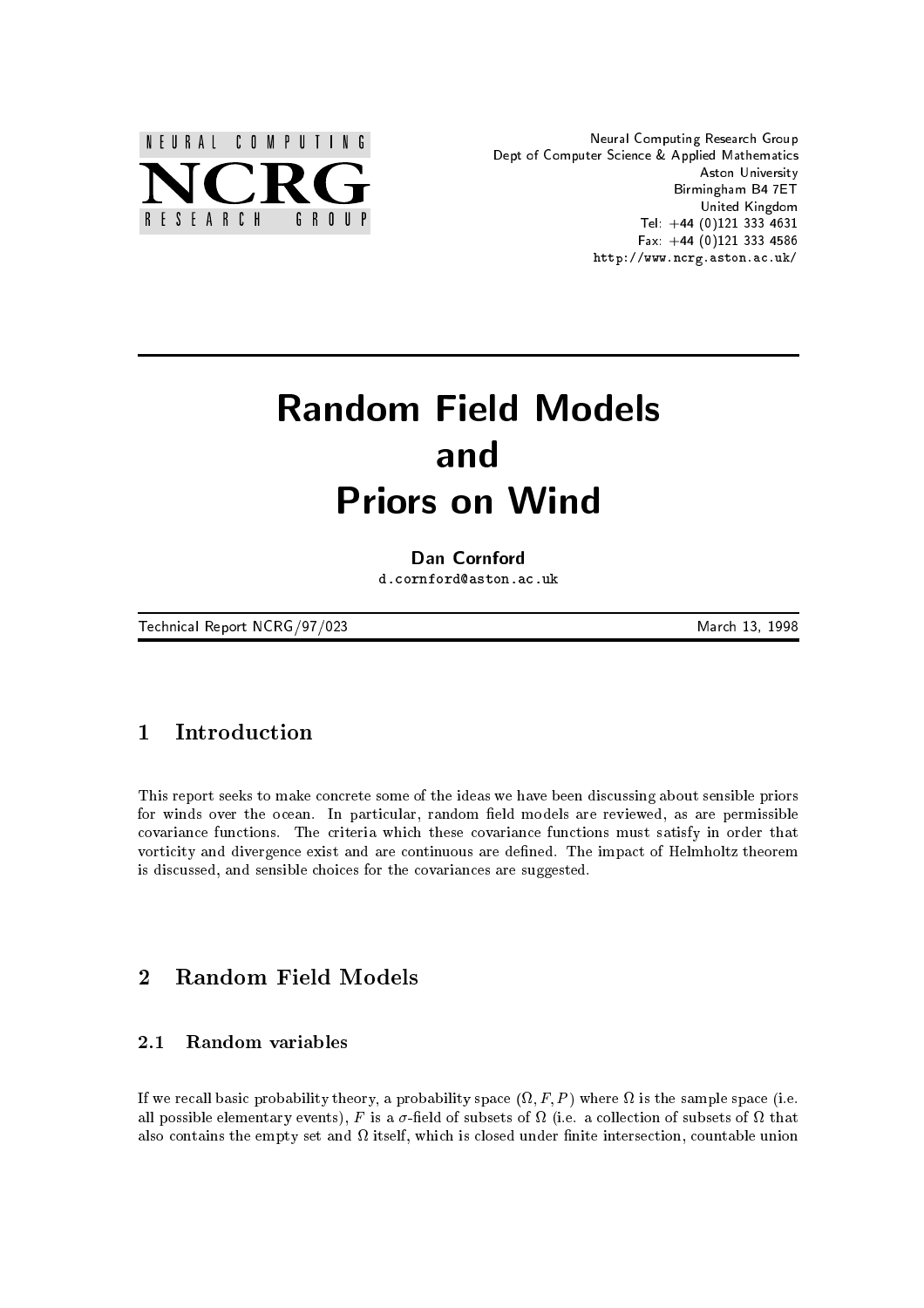and set complement) and P is a probability measure on  $(\Omega, F)$  must satisfy Kolmogorov's axioms:

$$
P(\Omega) = 1
$$
  

$$
0 \le P(A_i) \le 1 \qquad \forall A_i \in F
$$
  
if  $A_i \cap A_j = \emptyset$  
$$
(\forall i \ne j) \Longrightarrow P\left(\bigcup_{i=1}^{\infty} A_i\right) = \sum_{i=1}^{\infty} P(A_i)
$$

where the  $A_i$ 's are called events. This probability space is the underlying model for all of the forthcoming discussion.

We can use this definition of probability to define a random variable (Christakos, 1992). Let  $z(u)$ be a random variable where  $u \in \Omega$  are the elementary events. Thus  $z$  is a (measurable) mapping from  $(\Omega, F)$  into  $(\mathbb{R}^1, F^1)$  such that:

$$
\forall B \in F^1, \qquad z^{-1}(B) = \{u \in \Omega : z(u) \in B\} \in F
$$

This measureability induces a probability measure  $\mu_z$  on  $(\mathbb{R}^1, F^1)$ , such as:

$$
\forall B \in F^{1}, \qquad \mu_{z}(B) = P(z^{-1}(B)) = P(z = z(u) \in B)
$$

We usually study the distribution of this probability measure through the (cumulative) distribution function:

$$
F_z(\chi) = P(z \le \chi)
$$

where  $\chi \in \mathbb{R}^{\ast}$  or the probability density function:

$$
f_z(\chi) = P(z = \chi)
$$

when  $F<sub>z</sub>$  is absolutely continuous. Using these definitions we can go on to define a random field.

## 2.2 Random fields

A random field is a collection of random variables defined by their joint distribution functions. Now define  $Z(x)$ ,  $x \in \mathbb{R}^2$  to be a (spatial) random field<sup>1</sup>, then we have:

$$
F_{\boldsymbol{x}_1,\ldots,\boldsymbol{x}_n}(\chi_1,\ldots,\chi_n)=P(z_1\leq \chi_1,\ldots,z_n\leq \chi_n)
$$
\n(1)

where  $z_1 = Z(x_1)$  and n can be any integer. We can also define the probability density function:

$$
f_Z(\chi_1,\ldots,\chi_n) = f_{\boldsymbol{x}_1,\ldots,\boldsymbol{x}_n}(\chi_1,\ldots,\chi_n)
$$
  
= 
$$
\frac{\partial^n}{\partial \chi_1 \cdots \partial \chi_n} F_{\boldsymbol{x}_1,\ldots,\boldsymbol{x}_n}(\chi_1,\ldots,\chi_n)
$$

A random field can also be characterised in terms of its characteristic function, which is the  $n$ dimensional Fourier transform of the probability density (Christakos, 1992).

In a very straightforward manner we can extend the concept of a scalar random field (as outlined above) to a vector random field  $Z(x)$ . This will be necessary when we consider winds.

Classically, random fields are characterised by their first and second order moments. These are the mean:

$$
m_z(\boldsymbol{x}) = E[Z(\boldsymbol{x})] = \int \chi f_{\boldsymbol{x}}(\chi) d\chi \tag{2}
$$

<sup>1</sup> In this report we will consider 2 dimensional random elds since these are most relevant to our problem.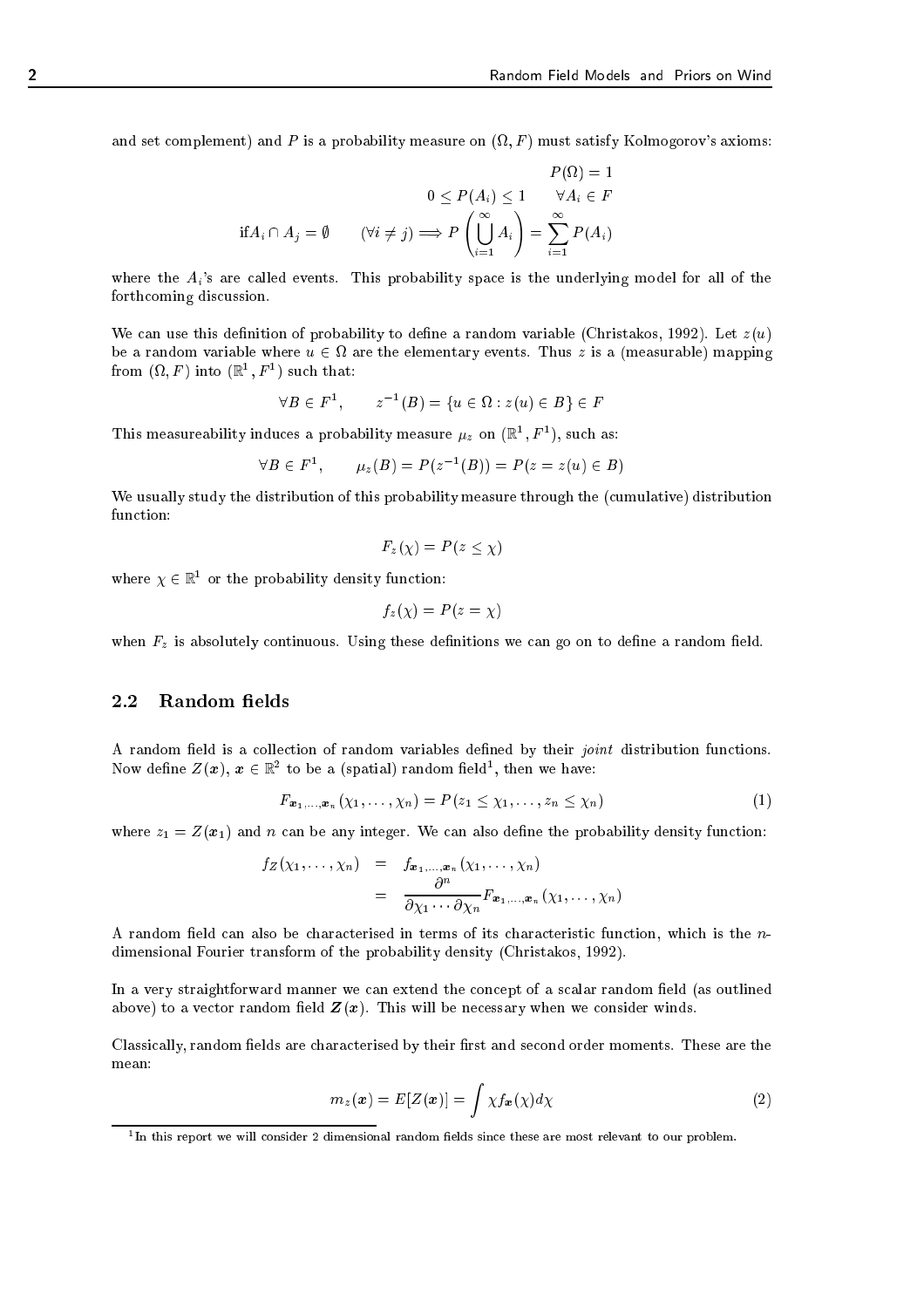and covariance:

$$
c_z(\boldsymbol{x}_i, \boldsymbol{x}_j) = E[(Z(\boldsymbol{x}_i) - m_z(\boldsymbol{x}_i))(Z(\boldsymbol{x}_j) - m_z(\boldsymbol{x}_j))]
$$
  
= 
$$
E[Z(\boldsymbol{x}_i)Z(\boldsymbol{x}_j)] - m_z(\boldsymbol{x}_i)m_z(\boldsymbol{x}_j)
$$
 (3)

It is also useful to define the (spatial) correlation function:

$$
\rho_z(\boldsymbol{x}_i, \boldsymbol{x}_j) = \frac{c_z(\boldsymbol{x}_i, \boldsymbol{x}_j)}{\sqrt{\sigma_z^2(\boldsymbol{x}_i)} \sqrt{\sigma_z^2(\boldsymbol{x}_j)}}
$$
(4)

where  $\sigma_z^-(\pmb{x_i})$  is the variance of the random field at the point  $\pmb{x_i}.$  When the random field is Gaussian, then these first two moments completely characterise its behaviour (i.e. Gaussian processes ). Making the 'Gaussian assumption' is very common in practice, since inference and estimation are then straightforward.

To be a valid covariance, the function  $c_z(x_i, x_j)$  must be non-negative definite , that is:

$$
\sum_{i=1}^{n} \sum_{j=1}^{n} q_i q_j c_z(\boldsymbol{x}_i, \boldsymbol{x}_j) \ge 0
$$
\n(5)

 $\forall n \in \mathbb{N}$ , points  $x_i, x_j$  and  $q_1, \ldots, q_n \in \mathbb{R}$ . Every permissible covariance is a symmetric function and if the random field is ergodic:

$$
\lim_{|\bm{x_i}-\bm{x_j}| \to \infty} c_z(\bm{x_i},\bm{x_j}) = 0
$$

If we move to vector random fields then if we consider a two component (e.g.  $u, v$ ) random field, with components  $Z_1(x)$  and  $Z_2(x)$  then in addition to the standard means and covariances we can define the cross-covariance:

$$
c_{z_1,z_2}(\bm{x_i},\bm{x_j})=E[(Z_1(\bm{x_i})-m_{z_1}(\bm{x_i}))(Z_2(\bm{x_j})-m_{z_2}(\bm{x_j}))]
$$

and a cross-correlation as before. We now can define the joint covariance matrix:

$$
\boldsymbol{C}_{\boldsymbol{Z}} = \begin{bmatrix} c_{z_1}(\boldsymbol{x_i}, \boldsymbol{x_j}) & c_{z_1, z_2}(\boldsymbol{x_i}, \boldsymbol{x_j}) \\ c_{z_2, z_1}(\boldsymbol{x_j}, \boldsymbol{x_i}) & c_{z_2}(\boldsymbol{x_i}, \boldsymbol{x_j}) \end{bmatrix}
$$

The condition corresponding to Equation 5 for this vector case is:

$$
\boldsymbol{q'}\boldsymbol{C}_{\boldsymbol{Z}}\boldsymbol{q}\geq 0
$$

where  $q^{\prime} = |q_1,\ldots,q_{2n}|,$  the augmented vector, and the other conditions are as before.

## 2.3 Convergence properties

To study the properties of random neids we need to consider the concept of stochastic convergence . There are several types of stochastic convergence. If  $\{z_n\}$  is a sequence of random variables (Christakos, 1992)  $\{z_n\}$  is said to converge to z (also a random variable) with

<sup>2</sup> In the geophysical sciences a process is generally regarded as being one dimensional and usually refers to timeseries modelling.

<sup>3</sup>This ensures that the variance is non-negative (as it must be).

<sup>&</sup>lt;sup>4</sup>This is rather like the deterministic case where we study the continuity, differentiability etc. of functions through the convergence of their series.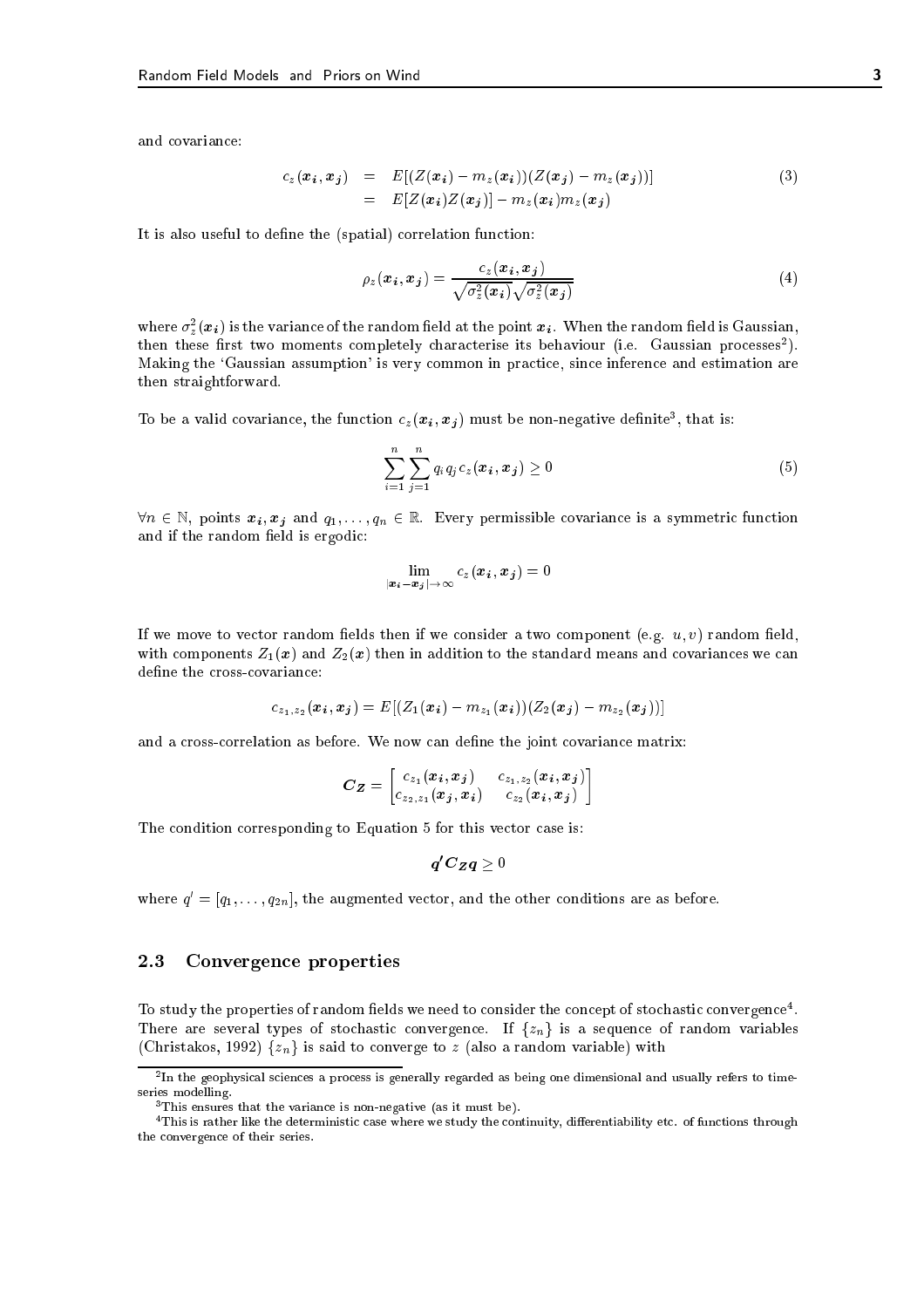mean square convergence:

$$
z_n \xrightarrow{m.s.} z \iff \lim_{n \to \infty} E[|z_n - z|^2] = 0
$$

almost sure convergence:

$$
z_n \xrightarrow{a.s.} z \iff P[\lim_{n \to \infty} z_n = z] = 1
$$

convergence in probability:

$$
z_n \xrightarrow{p} z \iff \forall \epsilon > 0, \qquad \lim_{n \to \infty} P[|z_n - z| > \epsilon] = 0
$$

Mean square and almost sure convergence both imply convergence in probability. If  $z_n \stackrel{\cdots}{\longrightarrow} z$ then  $E[z_n] \to E[z]$  and the operators lim and  $E[\cdot]$  commute. Thus a random field  $Z(x)$  is said to converge to  $Z(x_0)$  when  $x \to x_0$  in one of the above categories if the sequence of random variables  $\{z_n = Z(x)\}\$ at  $x = x_1, \ldots, x_n, \ldots$  tends to  $z_0 = Z(x_0)$  as  $n \to \infty$ . We can now state the mean square convergence criterion for a random field:

Let  $Z(x)$  be a random field with  $x<sub>0</sub>$  a fixed point in two dimensional space. Then:

$$
Z(\boldsymbol{x}) \stackrel{m.s.}{\longrightarrow} Z(\boldsymbol{x_0}) \iff E[Z(\boldsymbol{x_i})Z(\boldsymbol{x_j})] \to E[Z(\boldsymbol{x_0})]^2 \qquad \boldsymbol{x_i}, \boldsymbol{x_j} \to \boldsymbol{x_0} \tag{6}
$$

where the convergence of the expectations is in the usual sense (i.e. not mean square). We can now define continuity, differentiability (and integrability if needed) in terms of mean square (m.s.) or almost sure (a.s.) convergence of the random field. Note that in general m.s. convergence does not imply a.s. convergence nor vice-versa.

#### $2.4$ **Continuity**

A (second-order)<sup>5</sup> random field  $Z(x)$  is m.s. continuous at  $x \in \mathbb{R}^2$  if:

$$
Z(\bm{x_i}) \stackrel{m.s.}{\longrightarrow} Z(\bm{x}), \qquad \bm{x_i} \to \bm{x}
$$

or

$$
Z(\boldsymbol{x} + \boldsymbol{h}) \stackrel{m.s.}{\longrightarrow} Z(\boldsymbol{x}), \qquad \boldsymbol{h} \to 0 \tag{7}
$$

This definition can be extended to the whole domain to yield an everywhere m.s. continuous random field. Now  $Z(x)$  is m.s. continuous at  $x \in \mathbb{R}^2$  if and only if  $c_z(x, x_i)$  is continuous at  $(x, x_i = x)$  (assuming that the mean is continuous - indeed here without loss of generality we will assume a zero mean).

A random field  $Z(\boldsymbol{x})$  is a.s. continuous at  $\boldsymbol{x} \in \mathbb{R}^2$  if:

$$
Z(\mathbf{x} + \mathbf{h}) \xrightarrow{a.s.} Z(\mathbf{x}), \qquad \mathbf{h} \to 0 \tag{8}
$$

If  $Z(x)$  is everywhere a.s. continuous it is called sample function continuous. Sample function continuity can be expressed in terms of the covariance function of a random field. If  $x, h \in C \subset \mathbb{R}^2$ then:

$$
c_z(\boldsymbol{x}+\boldsymbol{h},\boldsymbol{x}+\boldsymbol{h})-c_z(\boldsymbol{x}+\boldsymbol{h},\boldsymbol{x})-c_z(\boldsymbol{x},\boldsymbol{x}+\boldsymbol{h})+c_z(\boldsymbol{x},\boldsymbol{x})\leq \frac{\alpha||\boldsymbol{h}||^4}{|\log ||\boldsymbol{h}|||^{1+\beta}}\qquad \qquad (9)
$$

<sup>5</sup> this refers to the order of the norm of the probability space - which is almost always 2 - i.e. Euclidean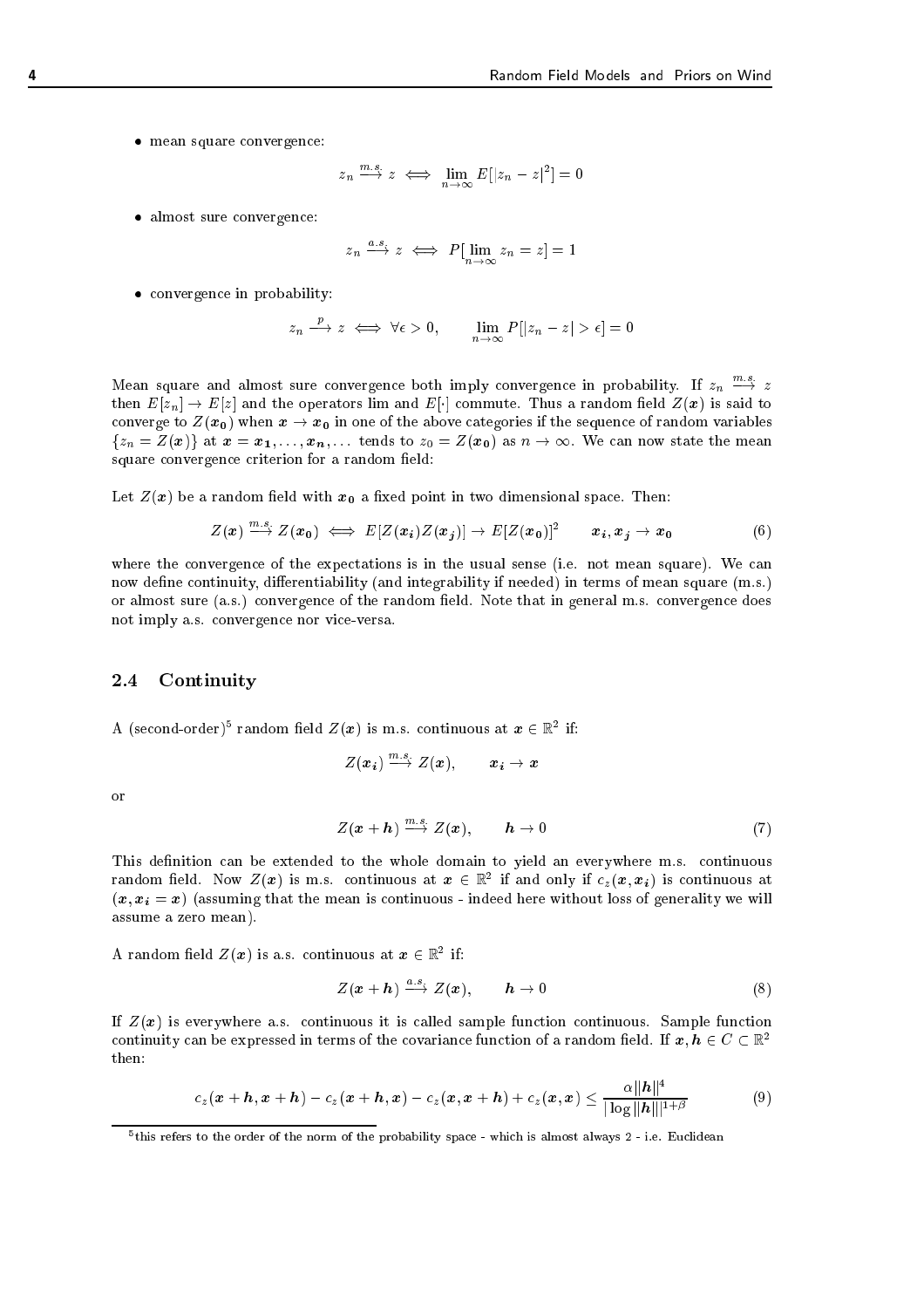for  $\alpha > 0, \beta > 2$  implies that  $Z(x)$  is a.s. continuous (Christakos, 1992; Adler, 1981). It should be noted that this is a very tight bound which is very difficult to attain (none of the practically used covariances satisfy this bound). If we make a 'Gaussian' assumption on the random field, and assume it to be stationary (see later), then we can signicantly relax the bound to give conditions for sample function continuity (Abrahamsen, 1997; Adler, 1981):

$$
c_z(\mathbf{0}) - c_z(\mathbf{h}) \leq \frac{\alpha}{|\log \|\mathbf{h}\||^{1+\epsilon}}, \qquad \alpha > 0, \epsilon > 0 \qquad (10)
$$

This much weaker bound is met by almost all used covariance functions, thus if a Gaussian random eld possesses continuous expectations and a continuous covariance function then it has continuous sample paths with probability one (Abrahamsen, 1997).

Sample function continuity tells us about the behaviour of the realisations (simulations) of a random field. M.s. continuity does not necessarily imply a.s. continuity although in the Gaussian case it is an 'almost' sufficient condition (Abrahamsen, 1997).

## 2.5 Differentiability

A random field  $Z(x)$  is m.s. differentiable at  $x \in \mathbb{R}^2$  with respect to the x component of  $x = (x, y)$ if  $\exists Z_{(x)}(x)$  such that:

$$
\frac{Z(\boldsymbol{x}+(h_x,0))-Z(\boldsymbol{x})}{h_x} \stackrel{m.s.}{\longrightarrow} Z_{(x)}(\boldsymbol{x}), \qquad h_x \to 0
$$

where  $Z(x)(x)$  is the partial derivative with respect to x:

$$
\frac{\partial Z(\boldsymbol{x})}{\partial x} = \lim_{h_x \to 0} \frac{Z(\boldsymbol{x} + h_x) - Z(\boldsymbol{x})}{h_x}
$$

This can be written in terms of the covariance function if the mean value  $E[Z(x)]$  is differentiable and the covariance:

$$
\begin{split} \text{cov}\left(\frac{\partial Z(\boldsymbol{x}_i)}{\partial x_i}, \frac{\partial Z(\boldsymbol{x}_j)}{\partial x_j}\right) &= \frac{\partial^2 c_z(\boldsymbol{x}_i, \boldsymbol{x}_j)}{\partial x_i \partial x_j} \\ &= \lim_{h_{x_i}, h_{x_j} \to 0} \frac{1}{h_{x_i} h_{x_j}} [c_z(\boldsymbol{x} + h_{x_i}, \boldsymbol{x} + h_{x_j}) \\ &- c_z(\boldsymbol{x} + h_{x_i}, \boldsymbol{x}) - c_z(\boldsymbol{x}, \boldsymbol{x} + h_{x_j}) + c_z(\boldsymbol{x}, \boldsymbol{x})] \end{split} \tag{11}
$$

exists and is finite at all diagonal points  $x_i = x_j$ . We can extend this definition of differentiability to higher order derivatives viz:

$$
\operatorname{cov}\left(\frac{\partial^v Z(\boldsymbol{x_i})}{\partial x_i^v}, \frac{\partial^v Z(\boldsymbol{x_j})}{\partial x_j^v}\right) = \frac{\partial^{2v} c_z(\boldsymbol{x_i}, \boldsymbol{x_j})}{\partial x_i^v \partial x_j^v}
$$

which must exist and be finite at  $x_i = x_j$ .

For sample function differentiability we have:

$$
\frac{Z(\boldsymbol{x}+(h_x,0))-Z(\boldsymbol{x})}{h_x} \stackrel{a.s.}{\longrightarrow} Z_{(x)}(\boldsymbol{x}), \qquad h_x \to 0
$$

so long as  $Z_{(x)}(x)$  exists. If we assume that  $Z_{(x)}(x)$  is the m.s. partial derivative derivative of  $Z(x)$  which has covariance:

$$
c_{z_{(x_k,x_l)}}(\boldsymbol{x_i},\boldsymbol{x_j}) = \frac{\partial^2 c_z(\boldsymbol{x_i},\boldsymbol{x_j})}{\partial x_k \partial x_l} \tag{12}
$$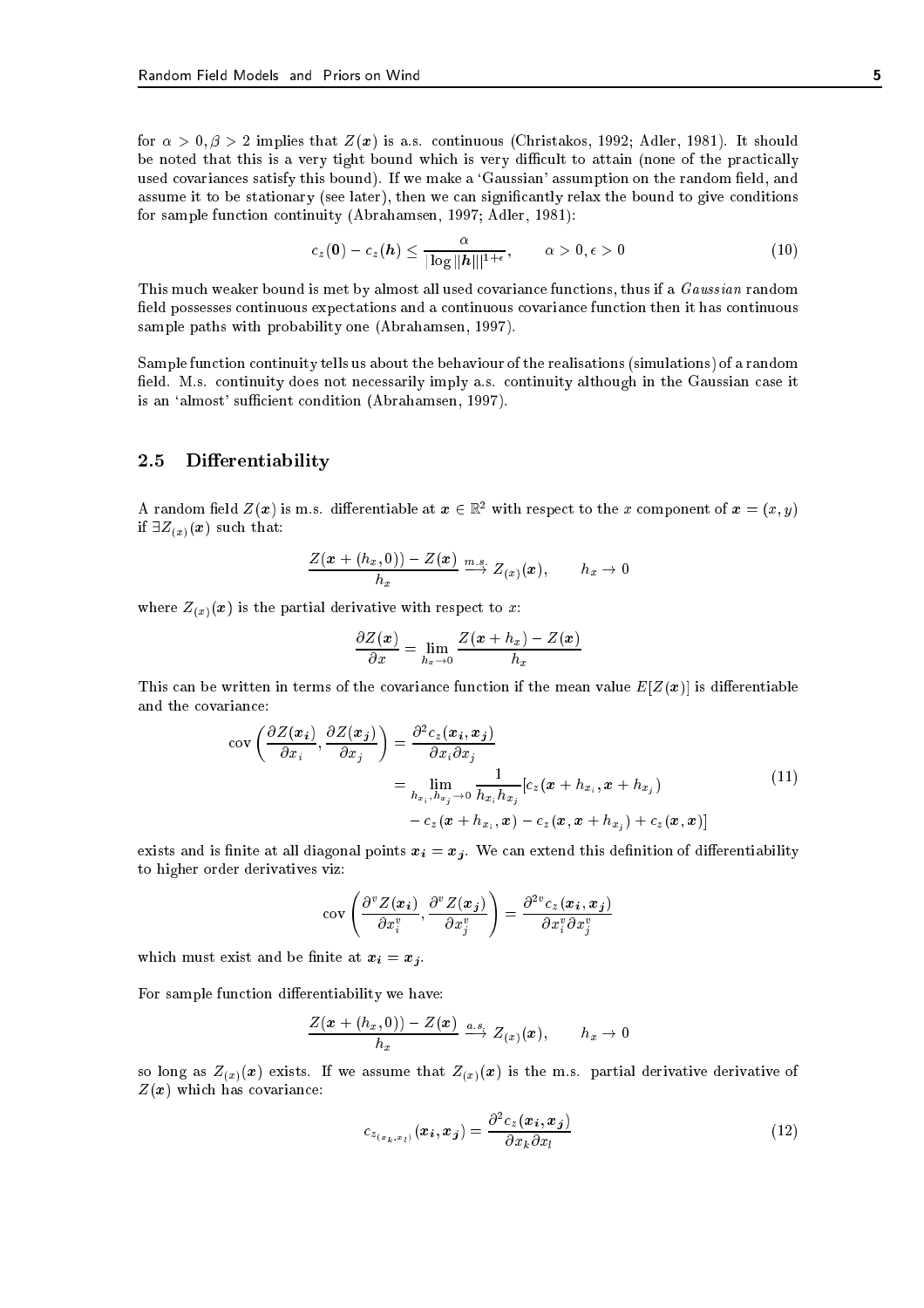then using (9) we can see that  $Z_{(x)}(x)$  is a.s. continuous if:

$$
c_{z_{(x_k, x_l)}}(\mathbf{x} + \mathbf{h}, \mathbf{x} + \mathbf{h}) - c_{z_{(x_k, x_l)}}(\mathbf{x} + \mathbf{h}, \mathbf{x})
$$
  
- 
$$
c_{z_{(x_k, x_l)}}(\mathbf{x}, \mathbf{x} + \mathbf{h}) + c_{z_{(x_k, x_l)}}(\mathbf{x}, \mathbf{x}) \leq \frac{\alpha ||\mathbf{h}||^4}{|\log ||\mathbf{h}||^{1+\beta}}
$$
(13)

This rather odd notation is simply saying that the derivative of the original random field is a.s. continuous if the random field defined by the second derivative of its covariance function is a.s. continuous as defined in (9). If we make the 'Gaussian' assumption then we can relax the bound to be that in (10). For criteria concerning the integrability of random fields see Abrahamsen (1997) or Christakos (1992).

## 2.6 Spectral representation

All random fields can be expressed in a Fourier-Stieltjes representation:

$$
Z(\boldsymbol{x}) = \int_{\mathbb{R}^2} \exp(i \boldsymbol{w} \cdot \boldsymbol{x}) dN_z(\boldsymbol{w})
$$

where  $dN_z(\boldsymbol{w})$  is a random field over  $\boldsymbol{w}\in\mathbb{R}^2$ .  $Z(\boldsymbol{x})$  has a covariance given by:

$$
c_z(\boldsymbol{x_i}, \boldsymbol{x_j}) = \int_{\mathbb{R}^2} \int_{\mathbb{R}^2} \exp(i(\boldsymbol{w_i} \cdot \boldsymbol{x_i} - \boldsymbol{w_j} \cdot \boldsymbol{x_j})) dQ_z(\boldsymbol{w_i}, \boldsymbol{w_j})
$$
(14)

where  $Q_z(\mathbf{w}_i, \mathbf{w}_j)$  is the spectral distribution function of  $Z(\mathbf{x})$  - and is not necessarily differentiable.

If  $dN_z(\boldsymbol{w})$  is differentiable then we obtain the Riemann integral representation:

$$
Z(\boldsymbol{x}) = \int_{\mathbb{R}^2} \exp(i\boldsymbol{w} \cdot \boldsymbol{x}) \tilde{Z}(\boldsymbol{w}) d\boldsymbol{w}
$$
 (15)

Thus  $Z(x)$  and  $\tilde{Z}(w)$  are Fourier pairs with:

$$
\tilde{Z}(\boldsymbol{w}) = \frac{1}{2\pi} \int_{\mathbb{R}^2} \exp(-i\boldsymbol{w} \cdot \boldsymbol{x}) Z(\boldsymbol{x}) d\boldsymbol{x}
$$
 (16)

The covariance function of  $Z(x)$  can be written as:

$$
c_z(\boldsymbol{x}_i, \boldsymbol{x}_j) = \int_{\mathbb{R}^2} \int_{\mathbb{R}^2} \exp(i(\boldsymbol{w}_i \cdot \boldsymbol{x}_i - \boldsymbol{w}_j \cdot \boldsymbol{x}_j)) C_z(\boldsymbol{w}_i, \boldsymbol{w}_j) d\boldsymbol{w}_i d\boldsymbol{w}_j
$$
(17)

where  $C_z(\mathbf{w}_i, \mathbf{w}_j)$  is the spectral density function of  $Z(\mathbf{x})$  - and corresponds to the derivative of the spectral distribution function. A covariance function that admits the representation (17) is called harmonizable.

The spectral representation of random fields is important because it offers another method of checking for and generating (conditionally) positive definite covariance functions. Note that in all the above integrals when  $c_z$  is real then the exponentials can be replaced by cosines.

## 3 Using Random Field Models

We have defined some of the mathematics for random field models in the preceding section, however without further assumptions they are not practically applicable. This is because the full knowledge of the first and second moments (if we are assuming Gaussian processes) implies a complete knowledge about the variable of interest in any case. In reality we only have a finite sample, often from only one realisation, and thus to make progress we must make further assumptions.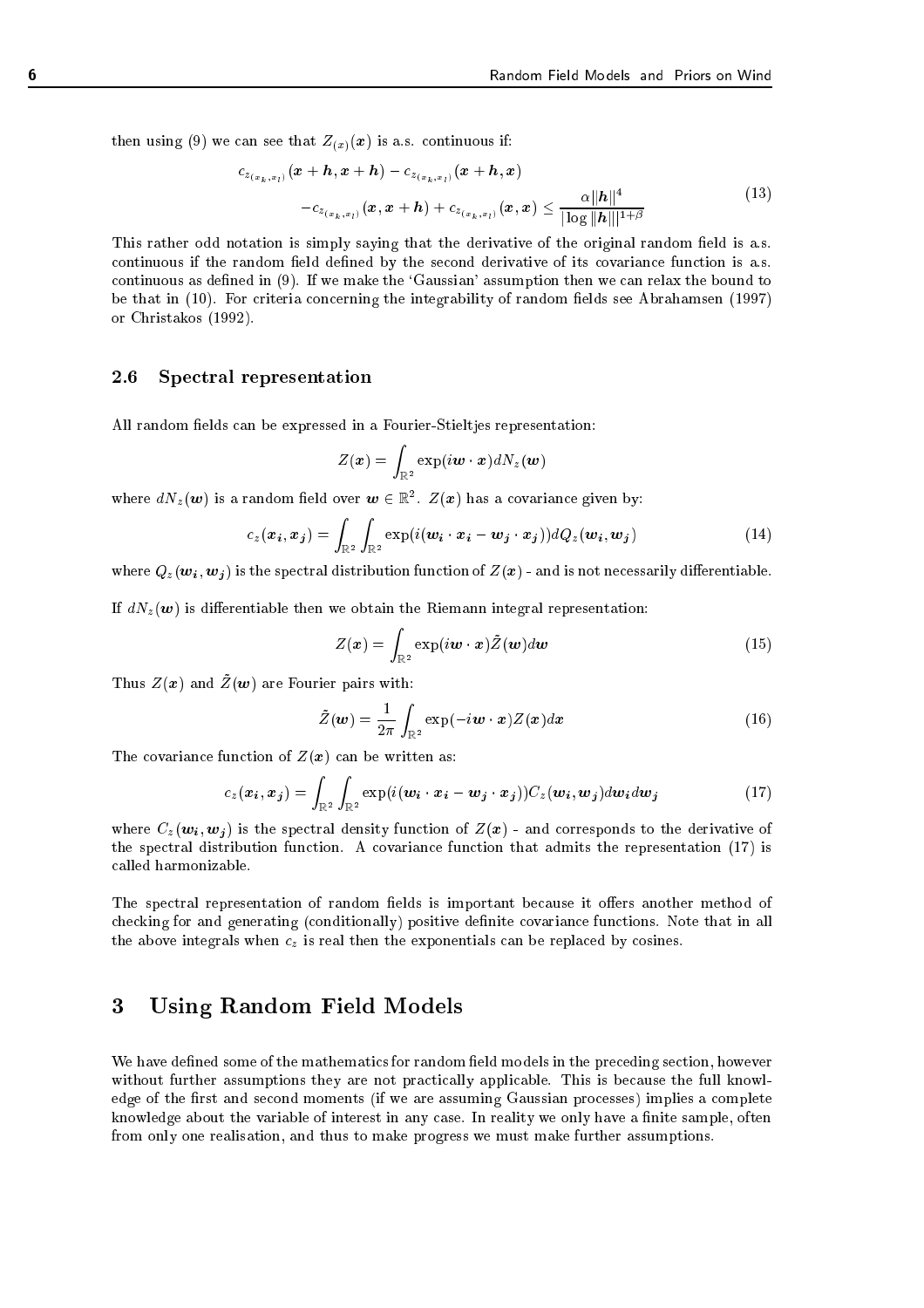#### $3.1$ 3.1 Homogeneity and stationarity

A random neid is called nomogeneous in the wide sense or second-order stationary  $\,$  if

$$
m_z(\mathbf{x}) = E[Z(\mathbf{x})] = m \tag{18}
$$

and

$$
c_z(\boldsymbol{x}_i, \boldsymbol{x}_j) = c_z(\boldsymbol{x}_i - \boldsymbol{x}_j) = c_z(\boldsymbol{h}) \tag{19}
$$

where  $m$  is the constant mean value, and the covariance depends only on the separation vector  $h = x_i - x_j$ . In practice this assumption allows us to make inferences from only one realisation of a random field, but care must be taken since if the field is not actually second-order stationary then the model may produce unrealistic results.

In geostatistics another form of stationarity is often invoked. Intrinsic stationarity is defined by:

$$
E[Z(\boldsymbol{x} + \boldsymbol{h}) - Z(\boldsymbol{x})] = m(\boldsymbol{h}) = 0 \tag{20}
$$

and

$$
var[Z(\bm{x}+\bm{h}) - Z(\bm{x})] = E[(Z(\bm{x}+\bm{h}) - Z(\bm{x}))^2] = 2\gamma_z(\bm{h})
$$
\n(21)

where  $\gamma_z(\pmb{h})$  is the so called variogram<sup>8</sup> of the random field  $Z(\pmb{x})$ . Intrinsic stationarity is weaker than second-order stationarity - thus second-order stationarity implies intrinsic stationarity but not vice-versa. We can see that the assumption of intrinsic stationarity is on the first order increments of the random field  $Z(x+h) - Z(x)$  rather than the actual field. Practical experience in geostatistical modelling of physical processes suggests that intrinsic stationarity is more common than secondorder stationarity, and thus the variogram is frequently used in preference to a covariance function. Where a random field is second-order stationary we have:

$$
\gamma_z(\boldsymbol{h}) = c_z(0) - c_z(\boldsymbol{h}) \tag{22}
$$

and we can use either a variogram or covariance function. In general when we use random field models we will specify some form of parametric function (which satisfies the properties required for it to be valid) to represent the variogram or covariance. There are several permissible models, some of which are listed later.

Related to stationarity is the concept of *ergodicity* which implies that we can compute the means and covariances of a random field  $Z(x)$  from only one realisation.

## 3.2 Isotropy

It is often observed that the random field being studied is invariant to rotation, that is the covariance or variogram depends only on the separation distance  $h = ||x_i - x_j||$  where  $|| \cdot ||$  denotes the standard Euclidean norm, rather than the separation vector  $h$ . For wind fields this will be a rather unlikely situation since there is generally considerably more correlation along the flow than across it. Thus we will generally be dealing with anisotropic covariance functions, although the form of the anisotropy will remain simple.

It is possible to have  $h = ||x_i - x_j||_K$  where  $|| \cdot ||_K$  is a more general norm given by:

$$
h = ||\boldsymbol{x}_i - \boldsymbol{x}_j||_K = \sqrt{(\boldsymbol{x}_i - \boldsymbol{x}_j)'K(\boldsymbol{x}_i - \boldsymbol{x}_j)}
$$

<sup>6</sup>Or indeed the natural process.

 $7$ Also called strict stationarity if the random field is Gaussian.

 $\sim$  strictly  $\gamma_z(n)$  is the *semivariogram* but I will use the term variogram.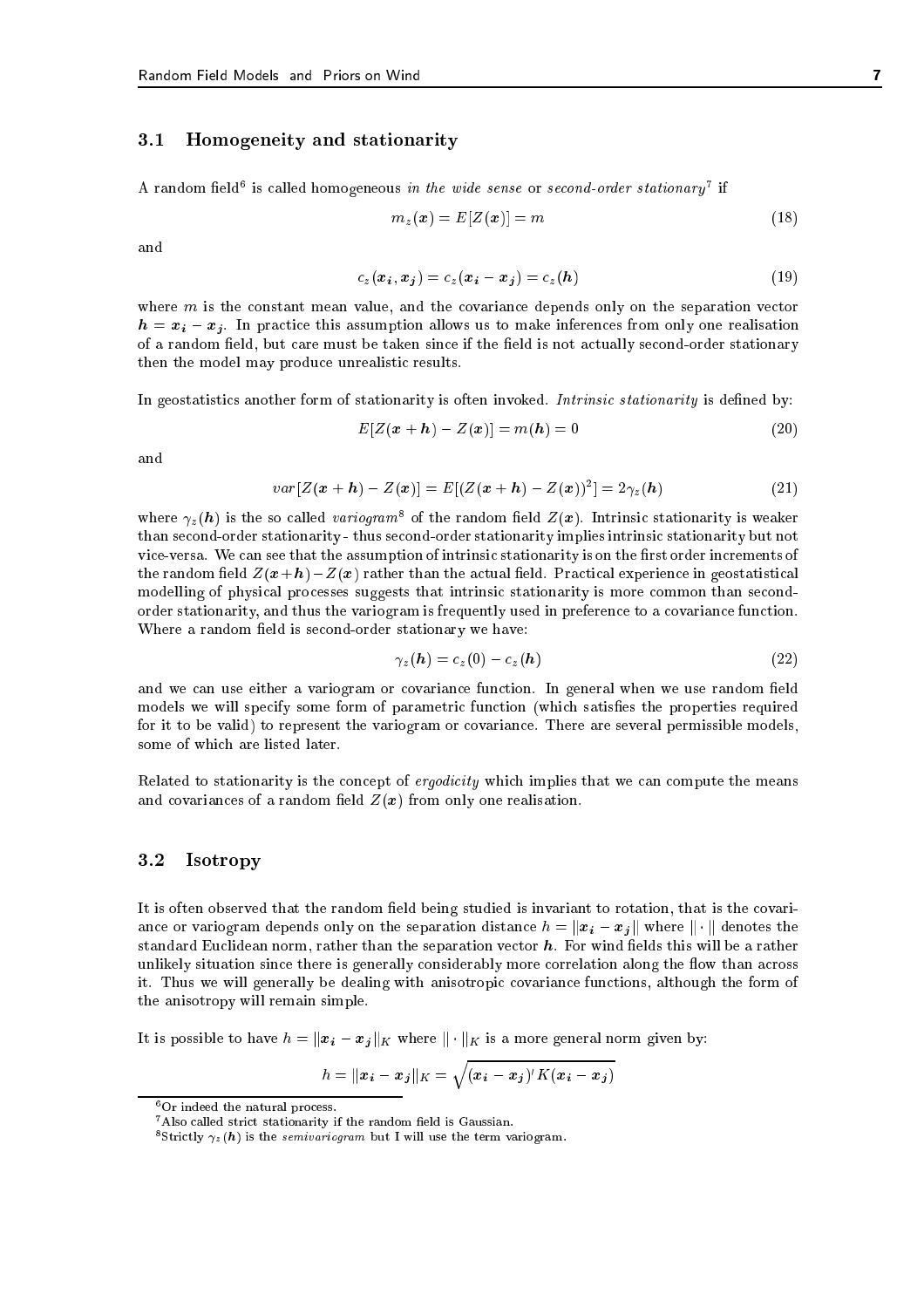and  $K$  is some positive semi-definite transformation matrix. This form of norm allows for anisotropic covariance functions. It corresponds to a scaling of the axes and is know as geometric anisotropy in the geostatistics literature (Wackernagel, 1995). Note that the isotropic case is simply given by  $K = I$  the identity matrix.

#### $3.3$ Valid covariance functions and the nugget effect

If  $c_z(h)$  is a valid covariance function for a second-order stationary random field  $Z(x)$  the following properties apply (Christakos, 1992)<sup>-</sup>:

$$
c_z(\boldsymbol{h}) = c_z(-\boldsymbol{h})
$$
  

$$
c_z(\boldsymbol{h}) \le c_z(0)
$$

If  $Z(x)$  is isotropic then also:

$$
\lim_{|\bm{h}| \to \infty}\sqrt{|\bm{h}|}c_z(\bm{h})=0
$$

These conditions do not imply the function is positive definite and this must be checked separately. In general a (covariance) function is positive definite if it can be represented in the form  $(14)$ . If we go on to assume that the random field is real and the spectral distribution function is differentiable  $then.$ 

$$
c_z(\boldsymbol{h}) = \int_{\mathbb{R}^2} \cos(\boldsymbol{w} \cdot \boldsymbol{h}) C_z(\boldsymbol{w}) d\boldsymbol{w}
$$
 (23)

where  $C_z(\boldsymbol{w})$  is the spectral density function (it is always assumed that these integrals exist). We can now state that  $c_z(h)$  is a permissible covariance function if:

$$
C_z(\boldsymbol{w}) \geq 0 \qquad \forall \boldsymbol{w} \in \mathbb{R}^2 \tag{24}
$$

In general we will require some form of continuity on our random field. For wind vectors there are strong grounds for believing the large scale wind<sup>10</sup> will be continuous and at least once differentiable - indeed given that vorticity and divergence are also continuous and differentiable it could be argued that at a minimum the random field should be twice differentiable. This has implications for the covariance functions we can use, but we shall come back to this latter. However at smaller scales (both in space and time) there may be strong grounds for treating the wind (random) field as containing discontinuities.

This is a philosophical point but is important to modelling wind fields. How do we treat turbulence? The wind field over any non-smooth<sup>11</sup> can be decomposed into two components - the steady state flow (i.e. the average flow over a sufficiently long time interval) and the turbulent flow (i.e. the difference between the steady state flow and the observed flow). Typically the steady state flow can be modelled using the equations of motion, or the geostrophic approximation - that is by models based on the integration of the differential equations governing fluid motion. The same is not true for the turbulent terms.

In practice these are regarded as random and are modelled statistically (although some models now attempt to resolve the largest turbulent eddies over very small domains in a research setting

<sup>9</sup> assuming again that it is ergodic

 $10\,\text{Bv}$  which I mean wind averaged over large areas or times.

 $11$ That is effectively any real surface for other than trivially slow wind speeds.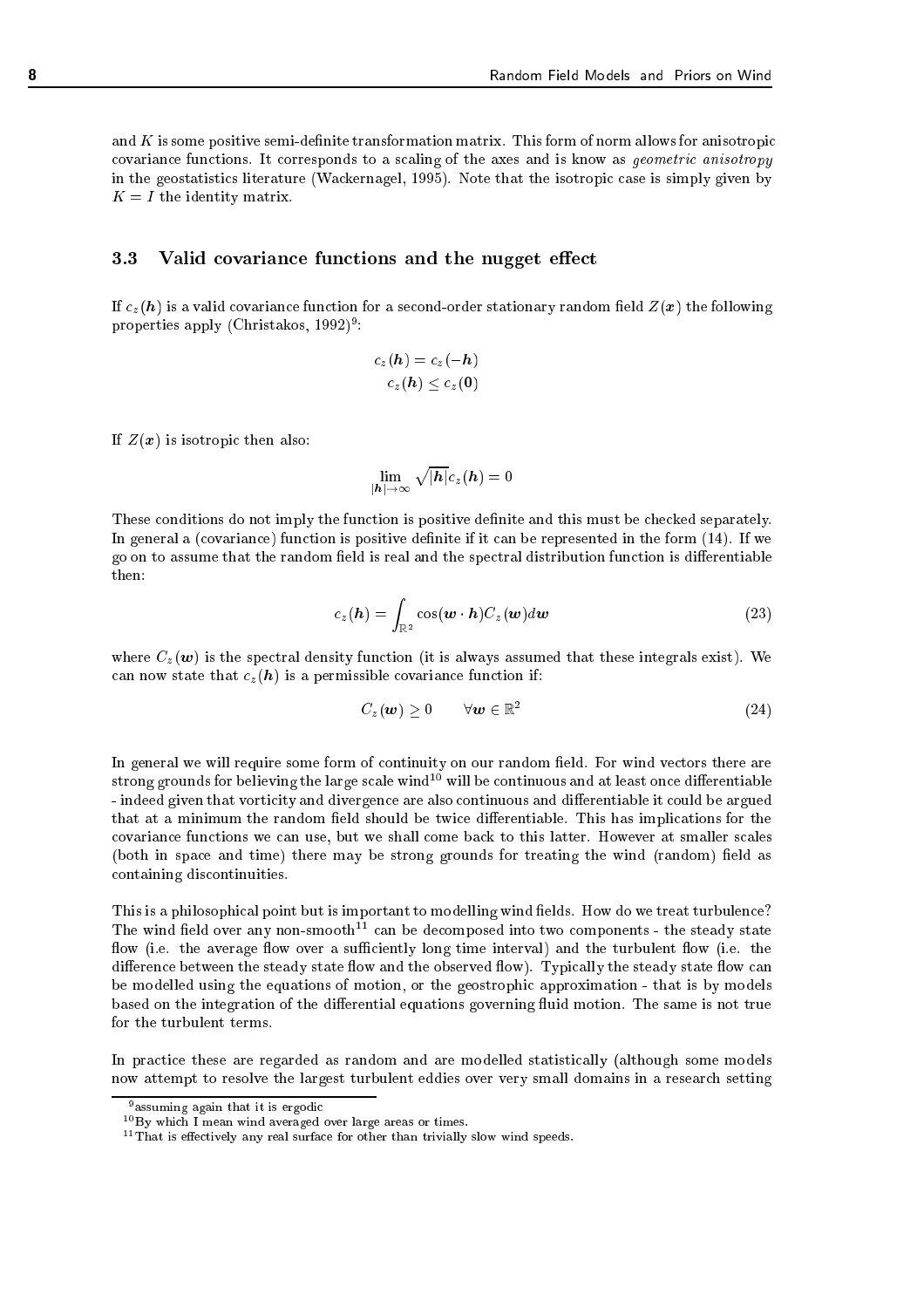- often with aim of improving the parametric models used to statistically represent turbulence). Thus we have a dilemma borne of scale<sup>12</sup> which is very difficult to resolve. At the very smallest observable level (time-scales of milliseconds) the wind appears continuous - if a little complicated. If we consider a larger averaging scale (say one second) then we might observe the wind field to be discontinuous - in both space and time - despite the fact that the underlying process is continuous. This is one source of the *nugget* effect often referred to in geostatistics (Wackernagel, 1995).

The nugget effect is used to model the variance associated with two sources of uncertainty. Firstly there is the error due to the representativity of the observations (in space and possibly time) - that is the error that comes from the observations being made at inconsistent scales compared to the process as discussed above. The nugget effect can also be used to model uncorrelated observing errors. The covariance is then given by:

$$
c_z(\mathbf{h}) = \alpha \delta_z(\mathbf{h}) + \beta c_b(\mathbf{h}) \tag{25}
$$

where  $\delta_z(h)$  is the Kronecker delta  $(\delta_z(h) = 1 \iff h = 0)$ ,  $\alpha$  is the amount of 'uncertainty' variance and  $c_b(h)$  is a continuous valid covariance function. Given this model we could separate  $Z(x)$  into:

$$
Z(\boldsymbol{x}) = Z_{\alpha}(\boldsymbol{x}) + Z_{b}(\boldsymbol{x}) \tag{26}
$$

where  $Z_{\alpha}(x)$  is a white noise random field and  $Z_{b}(x)$  is the 'smooth' component of  $Z(x)$ .

In order to obtain a good model we must try to accommodate the process scales (with reference to the observation scales). We must also recall the ob jectives of the modelling. In many cases we will not want to represent the turbulent component of the wind (in simple numerical models of the large scale atmospheric flow these turbulent components can amplify and propagate in alarming fashion and are thus filtered in various ways) rather we desire to predict the large scale flow. Thus we can view our problem as a smoothing or filtering one.

The data we are dealing with is scatterometer estimated wind fields which have a spatial resolution of  $50 \times 50 km$ . Thus we can reasonably assume that at this resolution we are observing the large scale wind flow. An interesting question (which I have not seen addressed) is what happens when the wind field is inhomogeneous. There are two types - firstly and most simply - that due to the turbulent nature of wind over the ocean (just watch the ripples - which is what the satellite is 'seeing' - over a lake). How does this 'patchy' ripple pattern aggregate over the  $50 \times 50 km$  that the satellite observes? It is not clear that this should be linear - and is a useful justication for the use of neural networks to model the (inverse) transfer function. The second question involves what happens across fronts. Here there is a large scale (but still less than the observation scale) change in wind direction which may occur under a front. It is not known what the scatterometer will return.

So what does this mean for wind field modelling? Well I think we must insist that we are modelling at the observation scale but ensuring that we incorporate our knowledge of the process scales. This means that we will want to use a covariance function that has a nugget component (that is the noise component will cause the field to be sample function discontinuous) and a 'smooth' component that represents a random field which is mean square differentiable at least twice.

## 3.4 Practical differentiability

If we are considering a homogeneous (i.e. second-order stationary) random field  $Z(x)$  then this is m.s. continuous if its covariance function  $c_z(h)$  is continuous at  $h = 0$ . It is m.s. differentiable

 $12$ Which is often referred to in the literature on fractals and chaos.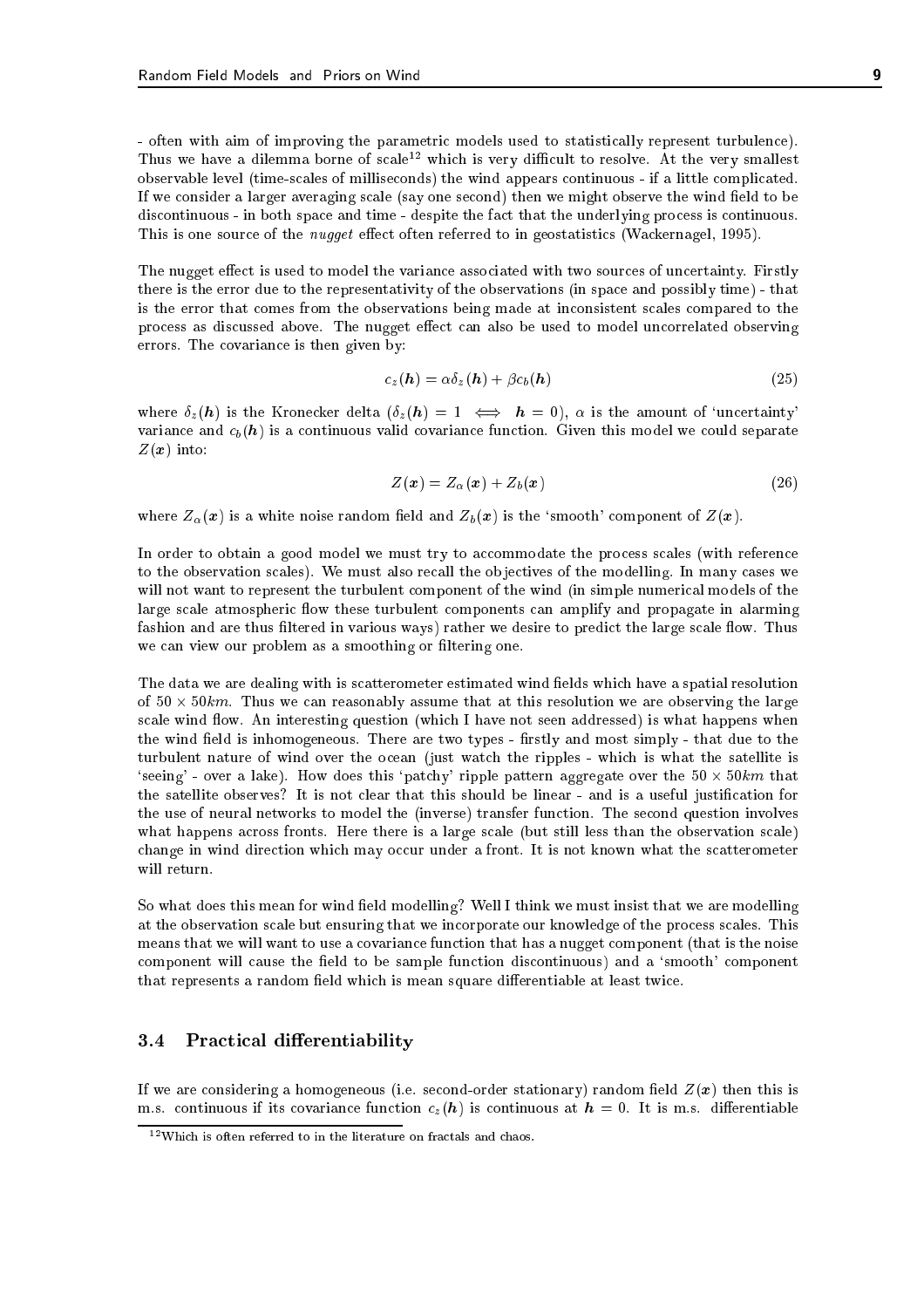to the v'th order if the 2v'th partial derivative of  $c_z(h)$  exists and is finite at  $h = 0$  (Christakos, 1992). This means that

$$
\frac{\partial^v Z(\boldsymbol{x_i})}{\partial x_i^v} \tag{27}
$$

exists in the m.s. sense iff:

$$
\left. \frac{\partial^{2v-1} c_z(\boldsymbol{h})}{\partial h_x^{2v-1}} \right|_{\boldsymbol{h}=0} = 0 \tag{28}
$$

Thus we have the necessary and sufficient conditions for our covariance to be at least twice differentiable. This may be claried by an example.

If we consider the two dimensional 'squared exponential' covariance function given by:

$$
c_z(\boldsymbol{h}) = \exp\left(-\frac{\|\boldsymbol{h}\|^2}{a^2}\right)
$$

with the width parameter  $a > 0, h = (h_x, h_y)$  then we can show that the  $2v - 1$ 'th derivative (with respect to x) contains only terms in odd powers (greater than 0) of  $h_x$  times the exponential term. At  $h = 0$  this expression is equal to zero for all integer  $v > 0$ , thus a random field with this covariance function is infinitely many times m.s. differentiable - something which we rarely observe. Indeed this case can be thought of as pathological in that it implies that the knowledge of the field over a very small area (which includes knowledge of all the derivatives up to a given order) would make it possible to predict the value of the field anywhere over the domain (c.f. Taylor expansion).

Now consider the one dimensional example:

$$
c_z(h) = \cos(bh) \exp\left(-\frac{h}{a}\right)
$$

with both  $a, b > 0$ , which is a suitable covariance function for a process with a periodic component <sup>13</sup> . This covariance produces a m.s. continuous process, however it is not m.s. dierentiable:

$$
\frac{\partial c_z(h)}{\partial h} = -\frac{1}{a}\cos(bh)\exp\left(-\frac{h}{a}\right) + b\sin(bh)\exp\left(-\frac{h}{a}\right)
$$

and at  $h = 0$  this is equal to  $1/a$  which is non-zero.

In the above sections we have examined two particular cases. This analysis can be generalised for any covariance function. We often assume isotropy of the homogeneous random fields - this may be appropriate for the stream function and velocity potential fields. In this case we have:

$$
c_z(\mathbf{h}) = c_z(r) \tag{29}
$$

where  $r = ||h||$ . In two dimensions we are now working in polar coordinates, with only r being relevant. Thus we can express continuity conditions on the candidate covariance functions in terms of r. Julian and Thiebaux (1975) suggest that the necessary criteria for differentiability (and thus existence of a solution) are:

$$
\lim_{r \to 0} \left( \frac{1}{r} \frac{\partial c_z(r)}{\partial r} \right) \tag{30}
$$

is finite and:

$$
\lim_{r \to 0} \left( \frac{1}{r} \frac{\partial c_z(r)}{\partial r} - \frac{\partial^2 c_z(r)}{\partial r^2} \right) = 0 \tag{31}
$$

<sup>13</sup>which is typical of the transient waves in the atmosphere - that is the cycle of highs and lows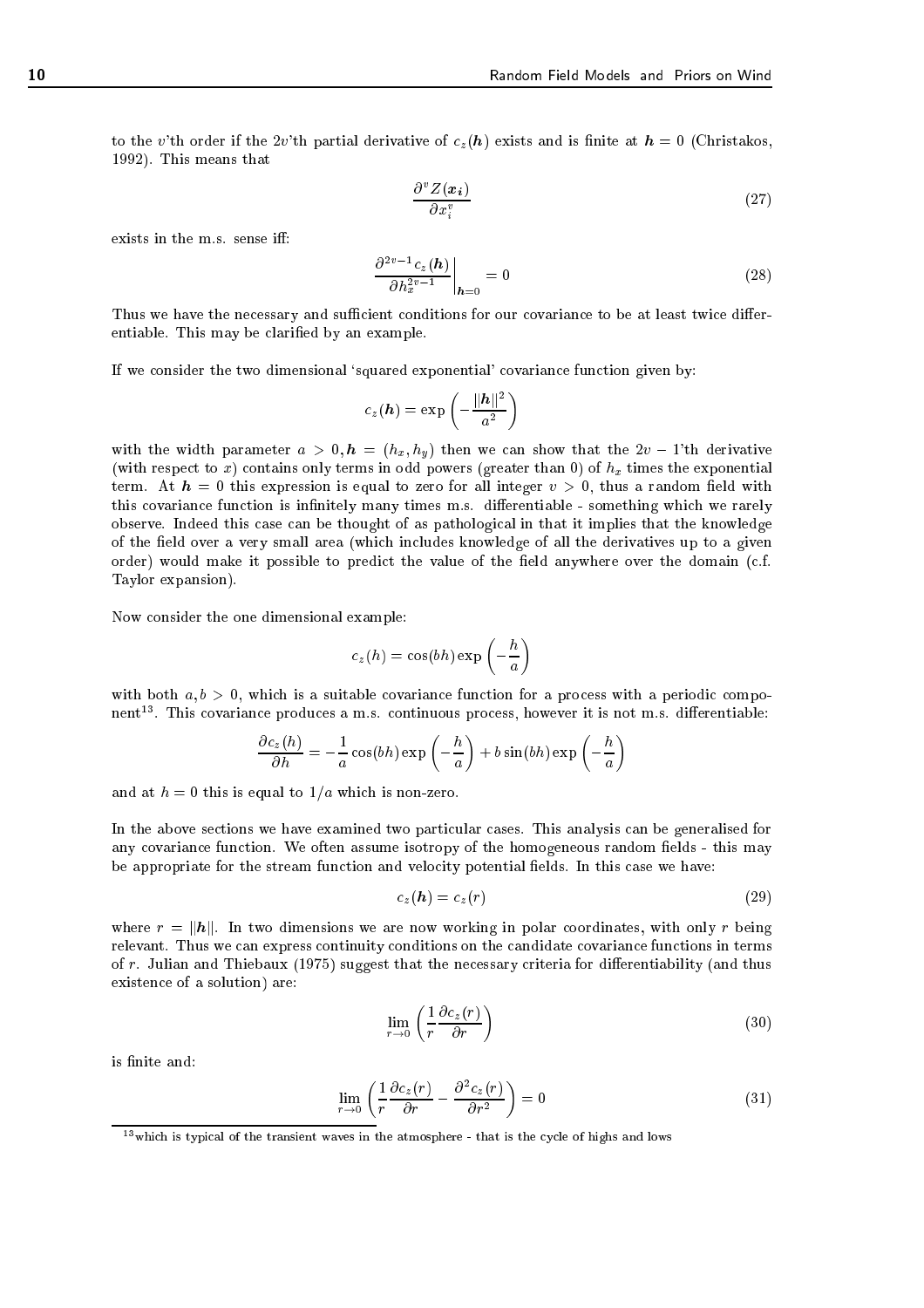This is different from the criterion for m.s. differentiability of an isotropic random field given in Christakos (1992) which is:

$$
\left. \frac{\partial c_z(r)}{\partial r} \right|_{r=0} = 0 \tag{32}
$$

It can be seen that (31) is a zero condition on the Laplacian of the covariance function (in plane polar coordinates) and corresponds to the condition:

$$
\lim_{x,y \to 0} -\left(\frac{\partial^2 c_z(x,y)}{\partial x^2} + \frac{\partial^2 c_z(x,y)}{\partial y^2}\right) = \lim_{\to 0} -\nabla^2 c_z(\cdot) = 0
$$
\n(33)

where  $r = \sqrt{x^2 + y^2}$ . Thus we are saying that the second derivative of the covariance function (in polar coordinates) tends to zero as  $r \to 0$ . Adler (1981) gives the definition of mean square differentiability as being that:

$$
\frac{\partial^2 c_z(s,t)}{\partial s_i \partial t_i} \tag{34}
$$

exists and is finite at the point  $(t, t)$  for all t. This corresponds to the earlier definition in Christakos  $(1992)$  given in  $(11)$ . If we assume the field is homogeneous and that the covariance is therefore a symmetric function then the requirement  $(32)$  can be seen to be a sufficient and necessary condition for (34). Thus it would seem that the conditions given in Julian and Thiebaux (1975) are a little difficult to reconcile with those above. [The different conditions expressed in Julian and Thiebaux (1975) to those elsewhere can be reconciled if we swap the conditions of the derivatives of the covariance functions in (30) and (31). I believe there may have been a typo in the original paper (Julian and Thiebaux, 1975).]

#### 3.5 Prediction with random fields

In the next sections we deal with the practical application of random field models to prediction and simulation of two dimensional Gaussian random fields. In many instances the Gaussian assumption is not needed for the results to be true, however under this assumption many of the results are optimal. In cases where the Gaussian assumption is inappropriate other methods should be used (Diggle et al., 1998; de Oliveira et al., 1997). We shall generally consider scalar output variables, but the extension to vector variables is trivial, with no major modifications necessary.

Consider a random variable  $Z(x)$ ,  $x \in \mathbb{R}^2$  with  $n \times 1$  observation vector  $z_m = z(x_m)$ . If these observations are assumed to come from a (zero mean) random field model with covariance function  $c_z$  the predicted value  $z_o = z(x_o)$  at some unsampled location  $x_o$  is given by:

$$
\hat{z}_o = E[z_o | \mathbf{z}_m] = c_o' C^{-1} \mathbf{z}_m \tag{35}
$$

To see the meaning of the terms, consider the joint  $n + 1 \times n + 1$  covariance matrix of  $|z_m, z_o|$ given by:

$$
\begin{bmatrix} C & c_o \\ c_o' & c_{oo} \end{bmatrix}
$$

where C is the  $n \times n$  covariance matrix of  $z_m$ ,  $c_o$  is the  $n \times 1$  covariance vector between  $z_m$  and  $z<sub>o</sub>$  and  $c<sub>oo</sub>$  is the (co)variance of  $z<sub>o</sub>$ . This can all be derived from the properties of the multivariate Normal distribution (in the Gaussian case) or from the minimisation of the (expected) squared error of prediction under unbiased, linear conditions. Since the distribution  $P(z_0|\mathbf{z_m})$  is Gaussian the estimation variance is given by:

$$
\hat{\sigma}_{z_o}^2 = var[z_o] = c_{oo} - \mathbf{c_o}^{\prime} C^{-1} \mathbf{c_o}
$$
\n(36)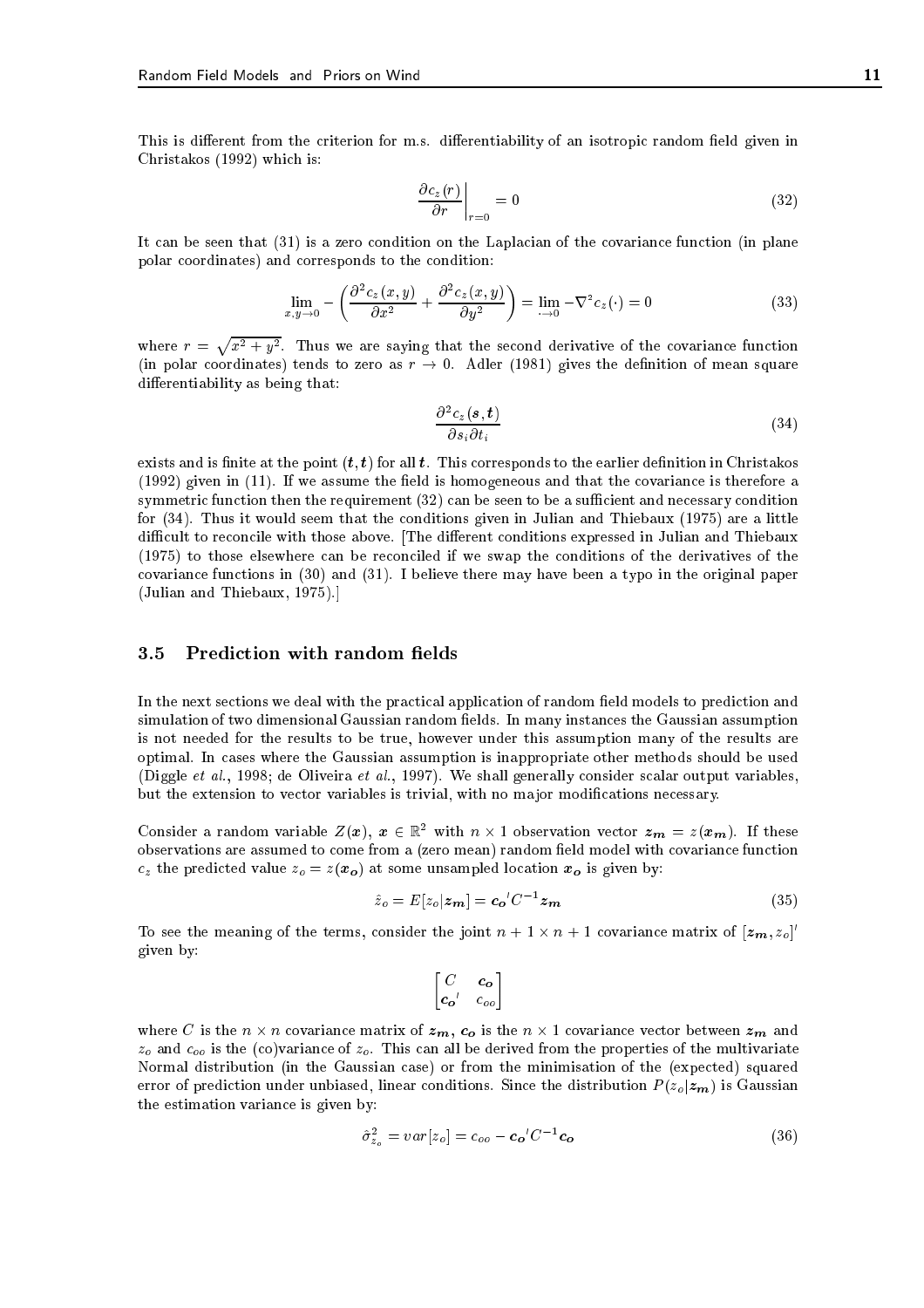which does not depend on  $z_m$  but only on  $c_z$ ,  $x_m$  and  $x_o$ .

The vector case is similar although the matrix dimension changes and the notation becomes less clear. In the above results we have assumed that the covariance function is completely known, and that the random field is zero mean. In practice we attempt to estimate the covariance function from the data, which is the reason for all the stationarity (ergodicy) assumptions.

The next section examines how. Strictly speaking we should adopt a Bayesian approach and evaluate the prediction through the posterior distribution using (hyper)priors over the parameters in the covariance function (Neal, 1997; Brown et al., 1994; Handcock and Stein, 1993).

There are two commonly used methods for estimating the parameters in the covariance function; (restricted) maximum likelihood and method of moments (Cressie, 1993). Maximum likelihood estimation is the more principled approach. Under the Gaussian assumption, with covariance function  $c_z$  parameterised by parameter vector  $\theta$  the log likelihood of the the data  $z_m$  is:

$$
l = P(z_{m}|\theta) = -\frac{n}{2}\log(2\pi) - \frac{1}{2}\log(|C|) - \frac{1}{2}z_{m}^{\prime}C^{-1}z_{m}
$$
\n(37)

where  $|C|$  means the determinant of C. Thus we can compute the likelihood of the data for any given model, and also the derivatives (Williams, 1998; Neal, 1997) which will allow us to determine the most likely parameters to have generated the observations using gradient based minimisation methods (conditional on the model being sensible as ever).

In the case where we cannot assume zero mean we will also have to estimate the mean function. In this case we might use the (restricted) maximum likelihood estimator (Cressie, 1993) and some parametric mean (often given by a combination of `regression' basis functions). Note that in the finite data case there is no unique partition into mean and covariance component - this depends on the investigators beliefs and the aim of the model.

Ripley (1988) notes that in practice maximum likelihood estimates of parameter values do not agree with visual inspection of the empirical covariogram given by:

$$
\bar{C}(h) = \frac{1}{N(h)} \sum_{N(h)} ((Z(\bm{x_i}) - m_z) (Z(\bm{x_j}) - m_z))
$$
\n(38)

where  $N(h)$  is the number of pairs with separation distance  $h_{lower} \leq h < h_{upper}$  and  $m_z$  is some estimate of the mean function - which we usually assume zero. Effectively one divides the range of  $h$  into a number of classes, usually equally spaced, and using the replications within each class one computes the mean covariance in of each class at the mean separation vector.

Plotting this allows for visual inspection of the covariance function estimator. One can take the analysis a step further and estimate the parameters of the covariance function by fitting the function to the empirical estimator. This is know as method of moments estimation, and is recommended by Cressie (1993). There are various estimators that can be used and methods for determining the parameters of the fitted model, although most use a weighted least squares estimator with gradient based optimisation - although since the parameter space is small and of low dimension exhaustive searches are quick and easy.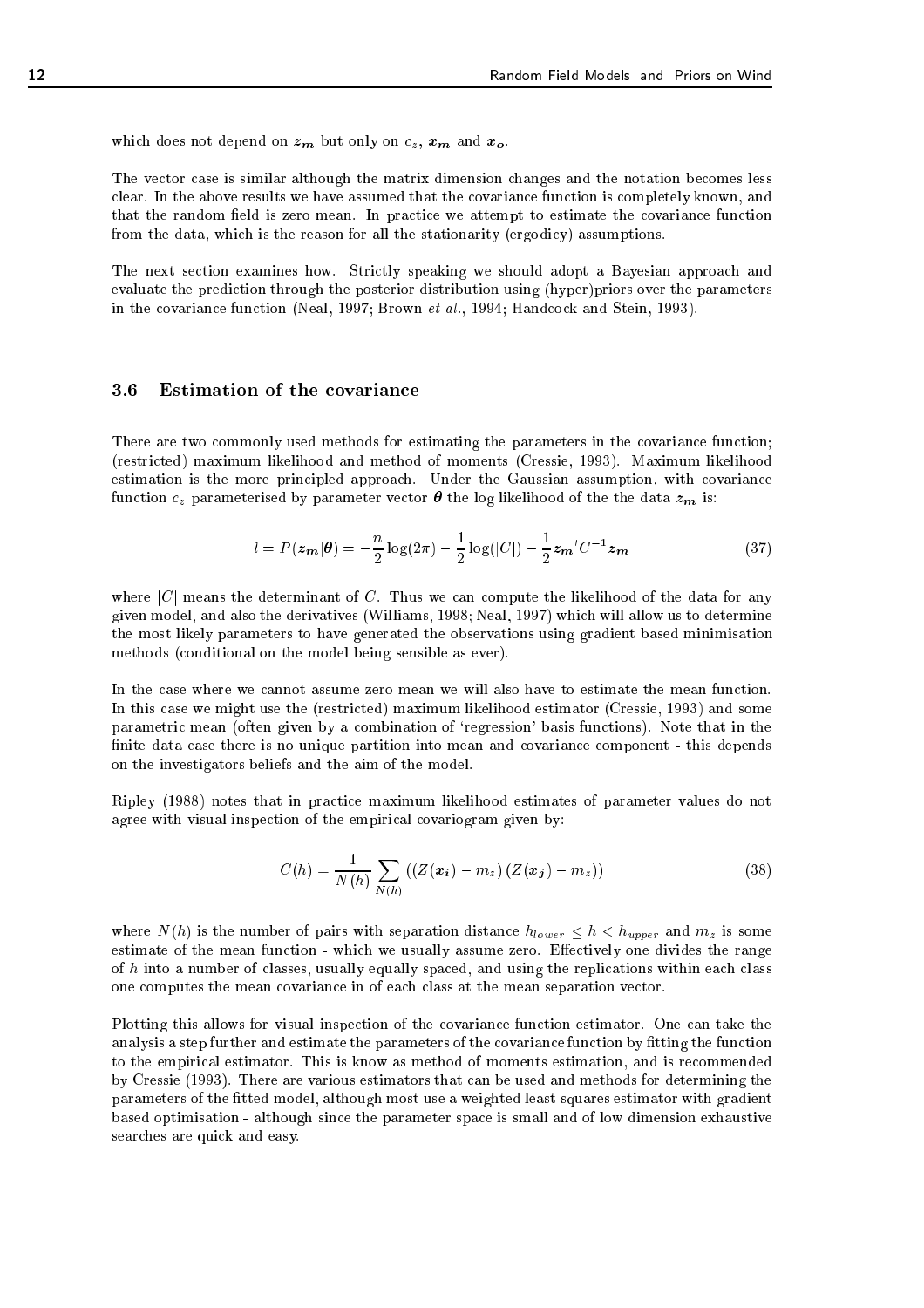

Figure 1: Four realisations from a 1D Gaussian process based on Bessel function covariance (Equation (53) - top) and modied Bessel function covariance (Equation (52) - bottom) with varying smoothness ( $\nu = 0.5, 1, 2, 5$ ), using the same seeds. In all realisations the variance is 5, the length scale 1 and the nugget 0.0001.

## 3.7 Simulation with random fields

In addition to (optimal) prediction (which can be seen as smoothing) we may be interested in realisations of the process defined by the covariance function we are using. To look at these sample paths we need to know how to simulate realisations from a given random field model. Note that the aim of simulation is different from prediction. The simulation is achieved by a Cholesky decomposition  $LL'$  of  $C_{ss}$  the  $n_s \times n_s$  covariance matrix of the points  $\bm{x_s}$  at which the simulation is desired. One then takes a  $n_s\times$  1 vector of 11d Gaussian random variables  $\varepsilon$  and forms the simulated values:

$$
z_s = L\varepsilon + m_z \tag{39}
$$

where  $m_z$  is the mean vector as usual. The main problem with this technique is that the Cholesky decomposition scales as  $n_s^2$  with storage of  $n_s^2$  which makes it slow to compute for  $n > 1000$ . Other methods such as turning-bands simulation are available and less computationally demanding (Cressie, 1993).

In addition to the above unconditional simulation, one may want to simulate conditionally on some observed data in the  $n \times 1$  data vector  ${\bm z}_{\bm m} = z_m({\bm x}_{\bm m})$  at simulation points  ${\bm x}_{\bm s}.$  If we denote the conditional simulation by the  $n_s \times 1$  vector  $\boldsymbol{z_{cs}}$  then:

$$
z_{cs}(x_s) = z_s(x_s) + C'_{ms}C_{mm}^{-1}(z_m(x_m) - z_s(x_m))
$$
\n
$$
(40)
$$

where the full covariance matrix between the data and simulation points is given by:

$$
\begin{bmatrix} C_{mm} & C_{ms} \\ C'_{ms} & C_{ss} \end{bmatrix}
$$

with  $C_{mm}$  the  $n \times n$  covariance matrix of the observed data,  $C_{ms}$  the  $n \times n_s$  (cross) covariance between the observation and simulation points and  $C_{ss}$  is the  $n_s \times n_s$  covariance between the simulation points. The conditional simulation honours the data, yet retains the variability associated with the random field model fitted, and has an estimation variance twice that of prediction (Cressie, 1993).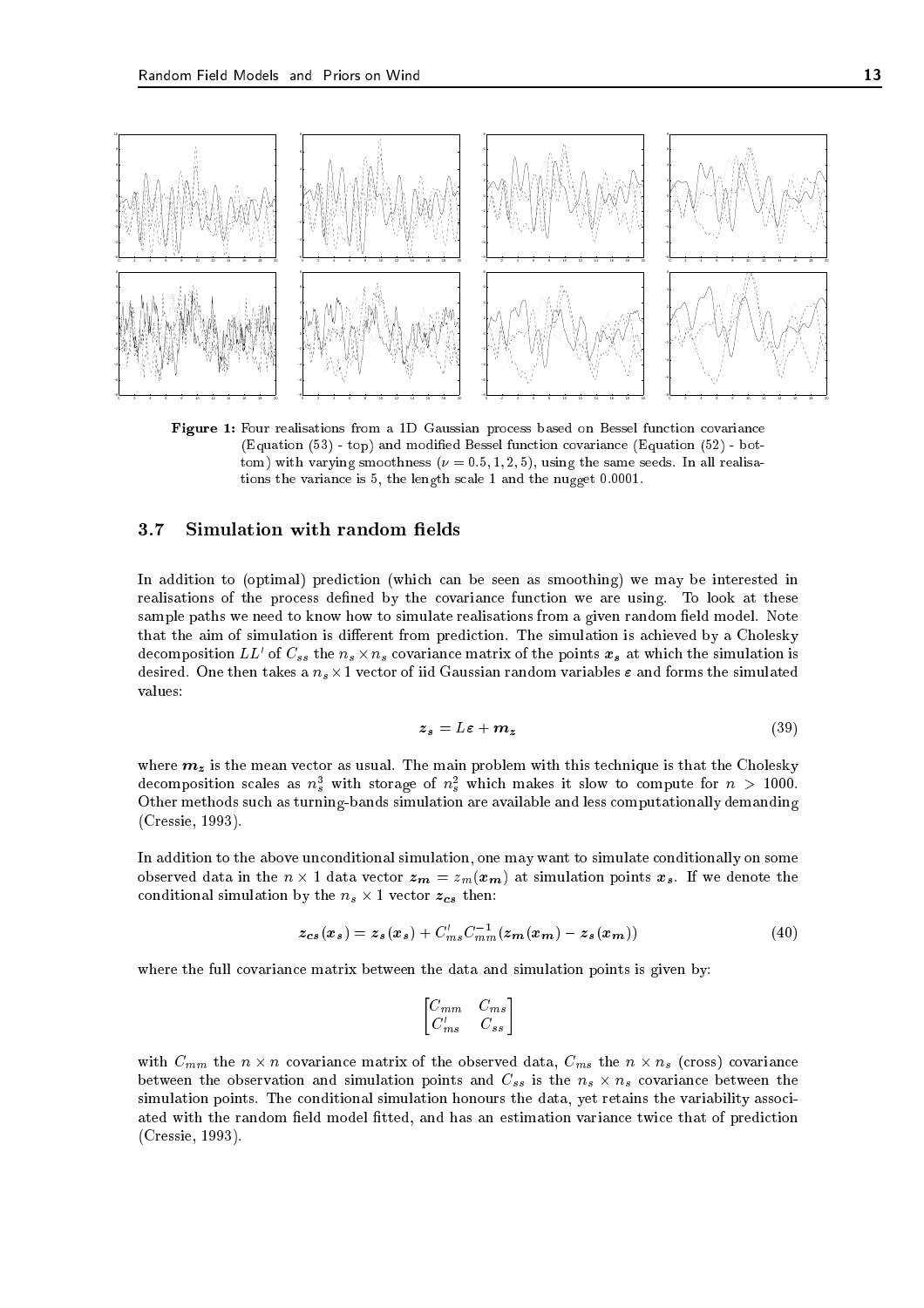# 4 Implications of Helmholtz Theorem for Wind Field Modelling

We now look at the application of random field models to vector data, in particular wind fields. Helmholtz Theorem (Cornford, 1997b) is useful because it allows us to manipulate the covariance function for the vector winds into two scalar covariances for  $\Psi$  and  $\Phi$ . If we consider two wind vectors  $(u_1, v_1)$  and  $(u_2, v_2)$  at locations  $(x_1, y_1), (x_2, y_2)$  respectively then the cross-covariance:

$$
C_{uv}((x_1, y_1)(x_2, y_2)) = E[u_1. v_2]
$$
  
\n
$$
= E\left[\left(\frac{\partial \Phi_1}{\partial x} - \frac{\partial \Psi_1}{\partial y}\right) \cdot \left(\frac{\partial \Phi_2}{\partial y} + \frac{\partial \Psi_2}{\partial x}\right)\right]
$$
  
\n
$$
= E\left[\left(\frac{\partial \Phi_1}{\partial x_1} \frac{\partial \Phi_2}{\partial y_2}\right)\right] + E\left[\left(\frac{\partial \Phi_1}{\partial x_1} \frac{\partial \Psi_2}{\partial x_2}\right)\right]
$$
  
\n
$$
-E\left[\left(\frac{\partial \Psi_1}{\partial y_1} \frac{\partial \Phi_2}{\partial y_2}\right)\right] - E\left[\left(\frac{\partial \Psi_1}{\partial y_1} \frac{\partial \Psi_2}{\partial x_2}\right)\right]
$$
(41)

The  $\Psi$  and  $\Phi$ 's are continuous and differentiable, thus using the definitions of expectations and derivatives we get:

$$
E\left[\left(\frac{\partial \Phi_1}{\partial x_1} \frac{\partial \Phi_2}{\partial y_2}\right)\right] = \frac{\partial^2}{\partial x_1 \partial y_2} E[\Phi_1.\Phi_2] = \frac{\partial^2}{\partial x_1 \partial y_2} C_{\Phi\Phi}((x_1, y_1)(x_2, y_2))\tag{42}
$$

If we assume the flow is homogeneous then the covariances no longer depend on absolute locations, merely the relative locations of the two points:

$$
C_{\Phi\Phi}((x_1, y_1)(x_2, y_2)) = C_{\Phi\Phi}(\mathbf{r})
$$
\n(43)

where  $\mathbf{r} = (x_1 - x_2, y_1 - y_2)$  is the displacement vector, which is usually considered in plane polar coordinates  $(r, \phi)$ . Thus we find that:

$$
C_{uv} = \frac{\partial^2}{\partial x^2} C_{\Phi\Phi} - \frac{\partial^2}{\partial y^2} C_{\Psi\Psi} + \frac{\partial^2}{\partial x \partial y} C_{\Phi\Psi} - \frac{\partial^2}{\partial y \partial x} C_{\Psi\Phi}
$$
(44)



Figure 2: A graphical description of the the conversion of velocity components from (u; v) to  $(l, t)$ . Note that this is with reference to vector pairs.

This may not appear to have brought very much to the problem, however we now find that we need not assume isotropic covariances on the wind components, but we can maintain the simplicity of isotropic covariances on the velocity potential and stream function covariances. Furthermore assuming that the covariances of the stream function and velocity potential are isotropic (that is depend only on r) and that the cross covariance  $C_{\Psi\Phi}$  is zero - that is the velocity potential and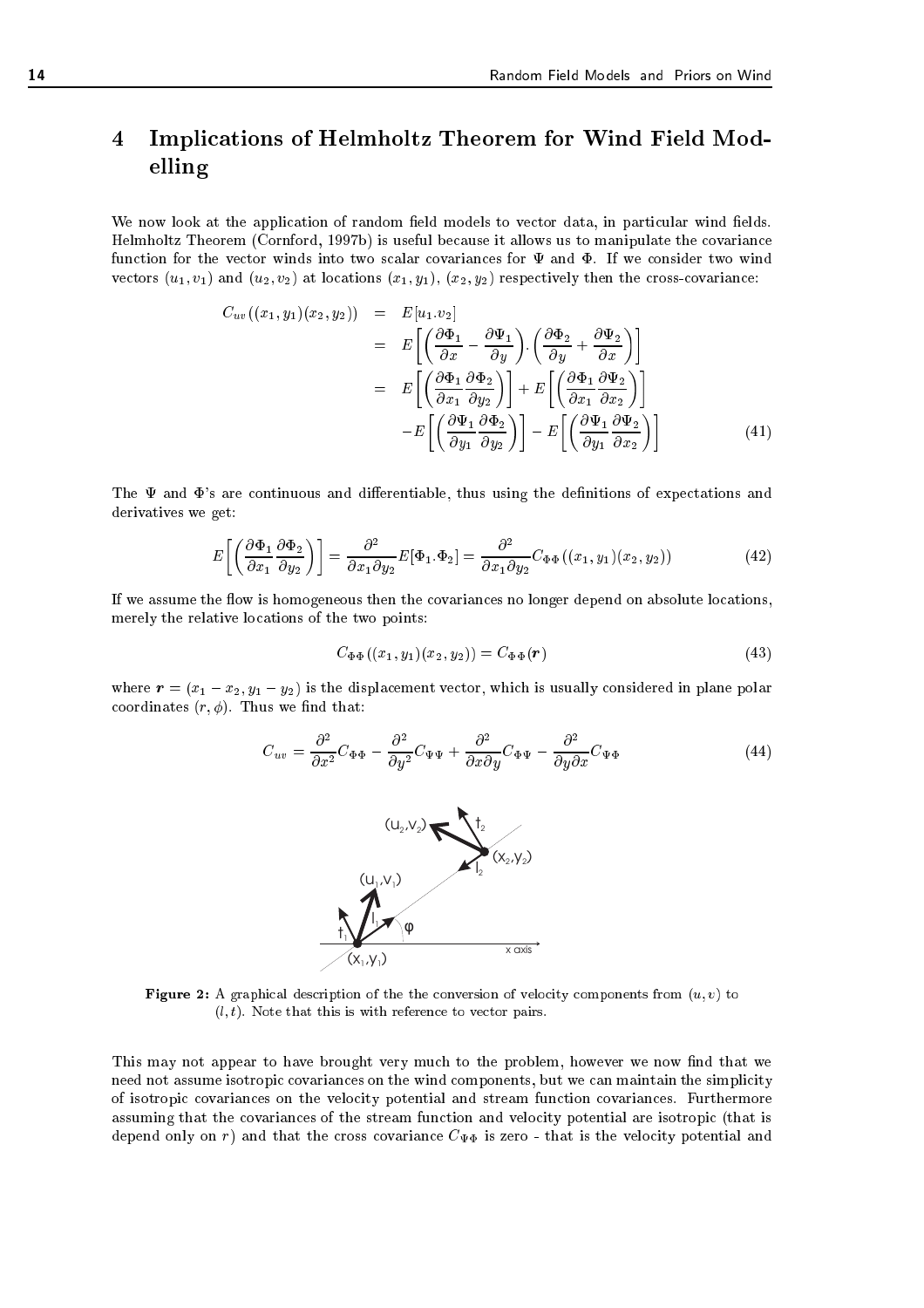stream function are uncorrelated and we define longitudinal and transverse velocity components (Figure 2):

$$
l = u \cos(\phi) + v \sin(\phi)
$$
  
\n
$$
t = -u \sin(\phi) + v \cos(\phi)
$$
\n(45)

where  $\phi$  is the angle between the x-axis and l. The covariances for l and t are given by:

$$
\begin{bmatrix} C_{ll} & C_{lt} \\ C_{tl} & C_{tt} \end{bmatrix} = \begin{bmatrix} \cos(\phi) & \sin(\phi) \\ -\sin(\phi) & \cos(\phi) \end{bmatrix} \begin{bmatrix} C_{uu} & C_{uv} \\ C_{vu} & C_{vv} \end{bmatrix} \begin{bmatrix} \cos(\phi) & -\sin(\phi) \\ \sin(\phi) & \cos(\phi) \end{bmatrix}
$$
(46)

where the  $\cos(\phi)$ 's etc. are square matrices of the cosine of the angle (relative to the x-axis) between each observation pair. We can now write:

$$
C_{ll}(r) = -\frac{1}{r}\frac{d}{dr}C_{\Psi\Psi} - \frac{d^2}{dr^2}C_{\Phi\Phi}
$$
  
\n
$$
C_{tt}(r) = -\frac{d^2}{dr^2}C_{\Psi\Psi} - \frac{1}{r}\frac{d}{dr}C_{\Phi\Phi}
$$
  
\n
$$
C_{lt} = C_{tt} = 0
$$
\n(47)

Thus given  $C_{\Psi\Psi}$  and  $C_{\Phi\Phi}$  we can compute the wind covariances - which are not isotropic in general - based on simple scalar isotropic covariance models for the stream function and velocity potential. Computing the covariances in this way ensures that the joint covariance matrix of  $(u, v)$  is positive definite. This is necessary if we are to simulate realisations (sample) from this prior (covariance).

## 4.1 Common covariance models for wind data

This is a bit of an oxymoron since there are very few published results which use covariances of the wind fields directly. Almost all studies are concerned with the analysis increments - that is the difference between the observations and the forecast background. These increments will have very different properties from the true winds.

#### $4.1.1$ Suitable covariance functions

If we now replace the covariance functions by correlations  $C_{uv}(r,\phi) = E_u^2 \rho_{uu}(r,\phi)$  for all covariances where  $E_u^2 = C_{uu}(0,0)$ , then we can rewrite the equations in terms of 'standard' correlation functions. We shall start by considering correlation functions of the form:

$$
\rho_{\Phi\Phi}(r;L_{\Phi}) = \left(1 + \frac{r}{L_{\Phi}}\right) \exp\left(-\frac{r}{L_{\Phi}}\right)
$$
(48)

$$
\rho_{\Psi\Psi}(r;L_{\Psi}) = \left(1 + \frac{r}{L_{\Psi}}\right) \exp\left(-\frac{r}{L_{\Psi}}\right)
$$
(49)

where  $L_{\Phi}$  and  $L_{\Psi}$  are characteristic length scales for the stream function and velocity potential. These will typically be of the order of  $1000km$  with there being little evidence to suggest different length scales for the different fields. If we now define:

$$
v^2 = \frac{E_\Phi^2}{L_\Phi^2 E_u^2}
$$

which gives the ratio of the kinetic energy in the divergent flow (as given by  $\Phi$ ) to that in the total wind flow. This allows us to explicitly control the ratio of divergence and vorticity in the resulting flow fields.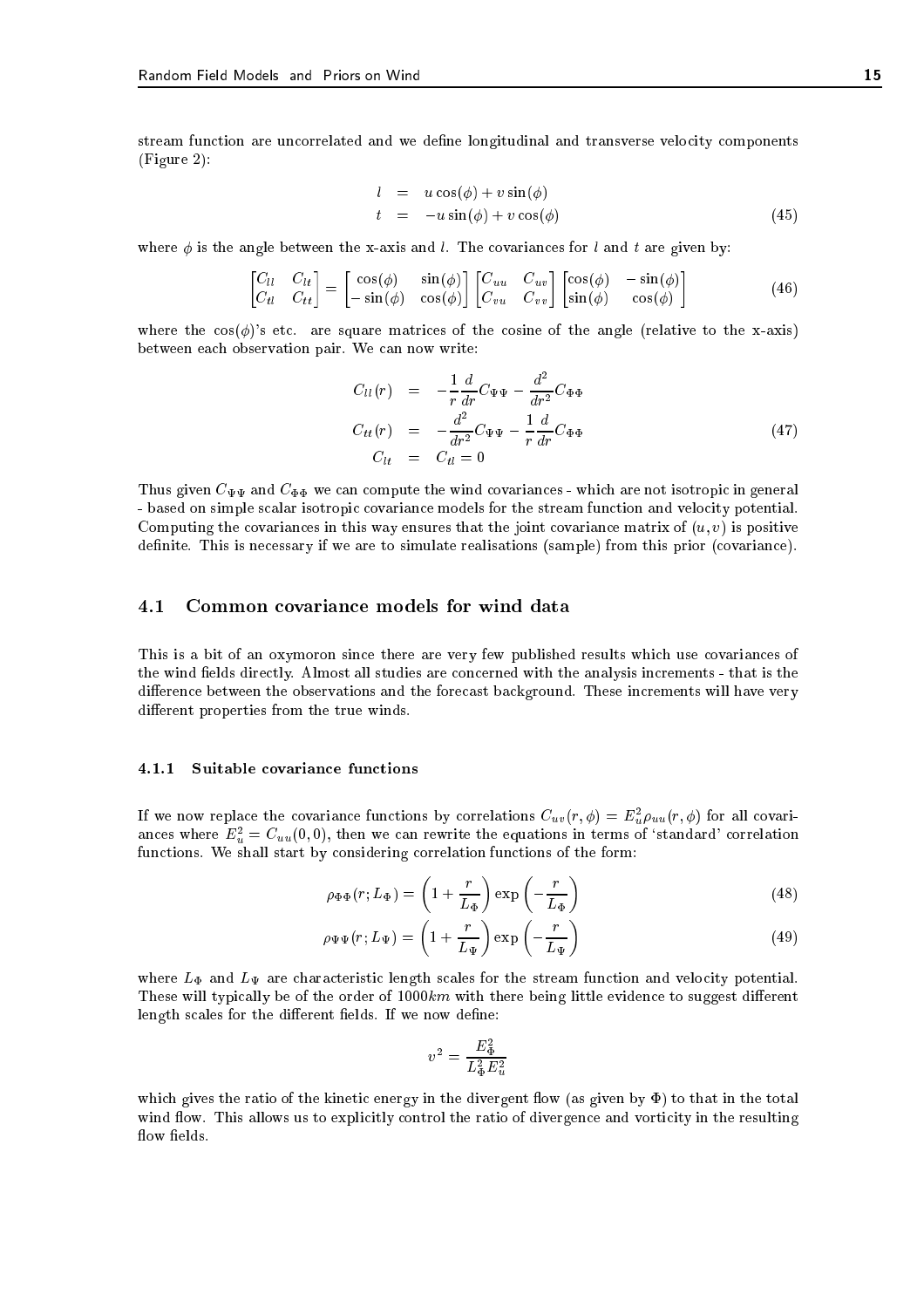It can be noted that the random fields defined by the correlation (i.e. covariance) functions given above are once differentiable since:

$$
\left. \frac{\partial \rho_{\Phi\Phi}}{\partial r} \right|_{r=0} = \left( -\frac{r}{L_{\Phi}^2} \right) \exp\left( -\frac{r}{L_{\Phi}} \right) \Big|_{r=0} = 0 \tag{50}
$$

however the random field is not twice differentiable (as it should be so that the divergence and vorticity exist and are continuous) because:

$$
\left. \frac{\partial^3 \rho_{\Phi \Phi}}{\partial r^3} \right|_{r=0} = \frac{1}{L_{\Phi}^3} \left( 2 - \frac{r}{L_{\Phi}} \right) \exp\left( -\frac{r}{L_{\Phi}} \right) \Big|_{r=0} \neq 0 \tag{51}
$$

Thus the correlation functions of the form (49) are not very good candidates for modelling the wind field since they do not produce a continuous vorticity or divergence field.

One of the most general forms for isotropic correlation functions is:

$$
\rho_{\Phi\Phi}(r;L,\nu) = \frac{1}{2^{\nu-1}\gamma(\nu)} \left(\frac{r}{L'}\right)^{\nu} K_{\nu}\left(\frac{r}{L'}\right) \tag{52}
$$

where  $L'=L/(2\sqrt{\nu})$ , ? is the gamma function and  $K_{\nu}$  is a modified Bessel function of the second kind of order  $\nu$ . In this model  $L > 0$  is a scale parameter and  $\nu > 0$  is a smoothness parameter. With  $\nu = 0.5$  the function corresponds to the exponential class of covariance functions, and as  $\nu \rightarrow \infty$  we obtain the 'squared exponential' covariance. A random field with this covariance function is  $[\nu] - 1$  times m.s. differentiable and the realisations will be a similar number of times differentiable if  $\nu > [\nu] - 0.5$  (Handcock and Stein, 1993). Thus we desire  $\nu > 2$  for the vorticity and divergence to exist and be continuous. One of the problems with using covariance functions of this form is that their computation is rather time consuming, although in relation to the other computational burdens this is probably of marginal importance. Also this correlation function cannot have negative values, which is not very physically realistic - due to the wave-like nature of the atmosphere.

We can obtain negative correlations if we use:

$$
\rho_{\Phi\Phi}(r;\omega,\nu) = ?(\nu+1)2^{\nu}(\omega r)^{-\nu}J_{\nu}(\omega r) \tag{53}
$$

where  $\nu > 0$  and  $\omega > 0$ . This form of correlation function permits negative correlations and is infinitely many times m.s. differentiable. This may be the most sensible choice of correlation function to use in practice, although like the squared exponential covariance function, the assumption is that the underlying random field is analytic. This means that given a large number of points in a small area (or equivalently a large number of derivatives at a point) we might know the value of the function everywhere as the number of points (derivatives) tends to infinity.

Actually, it may be that it will prove impossible to use a covariance function with the desirable differentiability properties (and which is still a valid covariance function). The periodic form outlined in (53) is likely to give good priors due to the inherent 'periodicity' of the atmosphere, but will produce very smooth wind fields. The more flexible modified Bessel based covariance function (52) may be the most suitable candidate since it allows a great deal of control over the smoothness of the generating random fields. Although it cannot produce strictly periodic behaviour is will produce quasi-periodic behaviour so long as the length scale is of the same order of magnitude as the dimensions of the sampling area (which will be true for scatterometer swathes) - see Figure 1.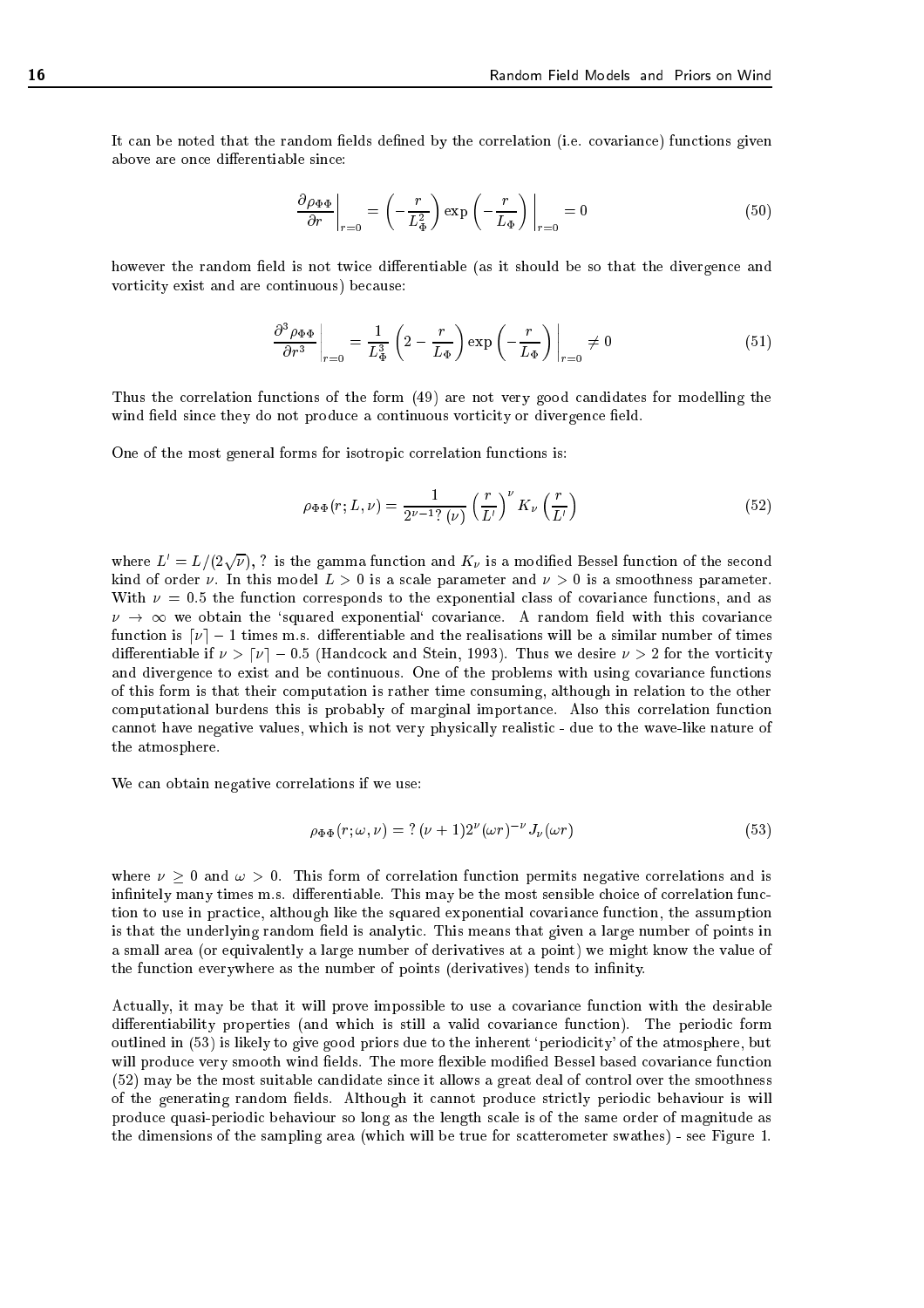

Figure 3: Four realisations from a vector random eld model based on a modied Bessel function covariance (Equations (52) and (55)) with varying parameters (top - maximum likelihood parameters for January 1996, bottom - July 1996, North Atlantic). Note the lighter winds in the summer in the North Atlantic.

## 4.1.2 Wind correlations from velocity potential and stream function correlations

Whatever form of correlation function we choose we can write:

$$
\rho_{ll}(r) = -L_{\Psi}^2 \left(1 - v^2\right) \frac{1}{r} \frac{d}{dr} \rho_{\Psi\Psi} - L_{\Phi}^2 v^2 \frac{d^2}{dr^2} \rho_{\Phi\Phi} \tag{54}
$$

$$
\rho_{tt}(r) = -L^2_{\Psi} \left( 1 - v^2 \right) \frac{d^2}{dr^2} \rho_{\Psi\Psi} - L^2_{\Phi} v^2 \frac{1}{r} \frac{d}{dr} \rho_{\Phi\Phi} \tag{55}
$$

Thus we now have a general method for producing  $(u, v)$  covariances under the assumptions given above (homogeneity, isotropy - of the scalar covariances, and no correlation between  $\Phi$  and  $\Psi$ ) when we have a suitable form of correlation function for  $\Phi$  and  $\Psi$  with given length scale (that is the scale at which the correlation first approaches zero for the field in question - which relates to the typical size of features (depressions, anticyclones) in the atmosphere). We also need to specify the kinetic energy of the wind ( $\|{\bm u}\|^2/2)$  which is assumed to be about  $32m^2s^{-2}.$  This will allow us to simulate realisations of the given covariance functions with given parameter values. We could hypothesise sensible priors for these hyper-parameters.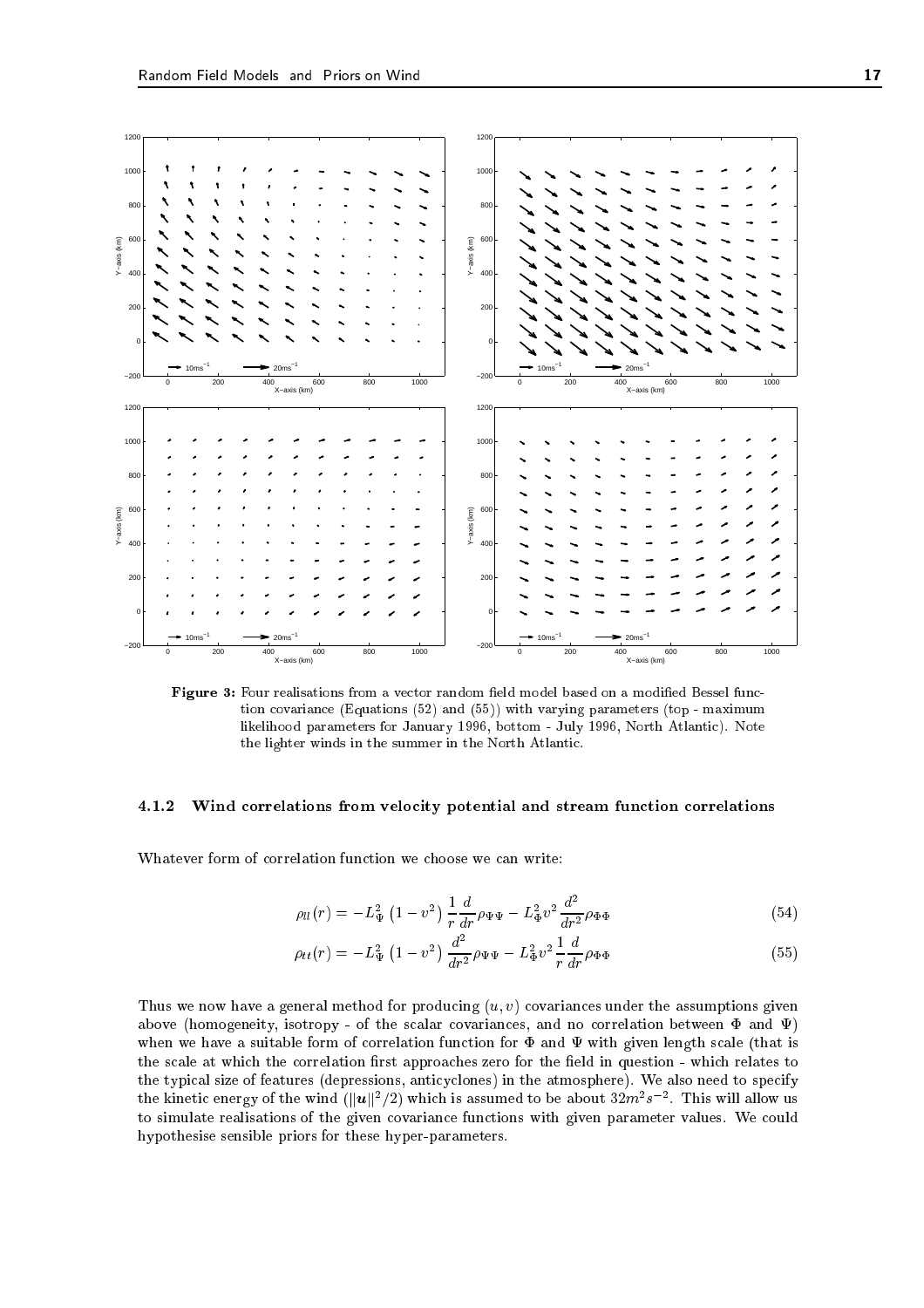### **Practicalities**  $\overline{5}$

Recall, in practice we need to obtain some *parametric* functional form for the covariances. In wind vector assimilation into numerical weather prediction models one usually assumes some form of background field - which is typically a forecast field (but was sometimes assumed to be a climatology in the very early days of meteorological data assimilation). Thus one would actually analyse the error between the observed and background values (Daley, 1991). This is not practicable for us to do - and anyway it is probably better left to the Meteorological Office, who have readily available background fields.

We can take two choices. Effectively we have to assume a non-informative background field (i.e. no background information). While we could use a climatological background this will probably not be very useful since we are primarily interested in those events dissimilar to the climatology. Thus we can try to estimate sensible covariances for  $(u, v)$  - quite possibly through  $(\Phi, \Psi)$  or we can use a regularisation approach (Cornford, 1997a) and let the choice of penalty dictate the covariance (strictly the basis). These approaches are similar but not necessarily parallel.

The success of both methods will depend on the choice of a sensible covariance (constraint). This is a very difficult area, because there have been no publications (which I know of!) that have discussed choices of priors appropriate to every atmospheric situation. In particular we have data at 25km resolution, which is much denser than other observed wind data - and thus has unknown properties. It is quite likely that errors in the data will be strongly correlated (since we are using the same instrument to observe all observations) as is true of many space based observation systems (Daley, 1991).

In the barotropic atmosphere (a strongly constrained atmosphere where the density depends only on pressure - which implies there are no thermal gradients on surfaces of constant pressure) there should be relatively few problems. The barotropic model is a good approximation for many atmospheric situations - but not all. Fronts (Cornford, 1997b) present a particular problem since in these regions one must assume the atmosphere is baroclinic - that is density depends on both pressure and temperature. Thus in the vicinity of fronts priors based on a barotropic model of the atmosphere (which most currently used 'priors' are) will be inappropriate.

#### $5.1$ 5.1 A Hierarchical Approach

I think the way that we will have to tackle this problem is hierarchical. Firstly we will have priors on the probability of each type of feature (high, low, ridge, trough, front). These will vary in space and time. Then for each feature we have a fair prior on the distribution of vorticity and divergence, and thus we could simulate these and then conditionally simulate  $(u, v)$  on the vorticity and divergence fields. The trouble is that this is a lot of work (computationally and human wise).

There is an easier way, which is to use priors on  $(u, v)$  which already contain the features. This is true for most priors we have discussed for the larger scale features (lows, highs, troughs and ridges - see Figure 3) but is not true for fronts. Thus these will need special attention.

#### Conclusion 6

This short document forms the basis for the Bayesian approach to disambiguation. It has claried many of the concepts surrounding random field theory. Much time has been spent examining the